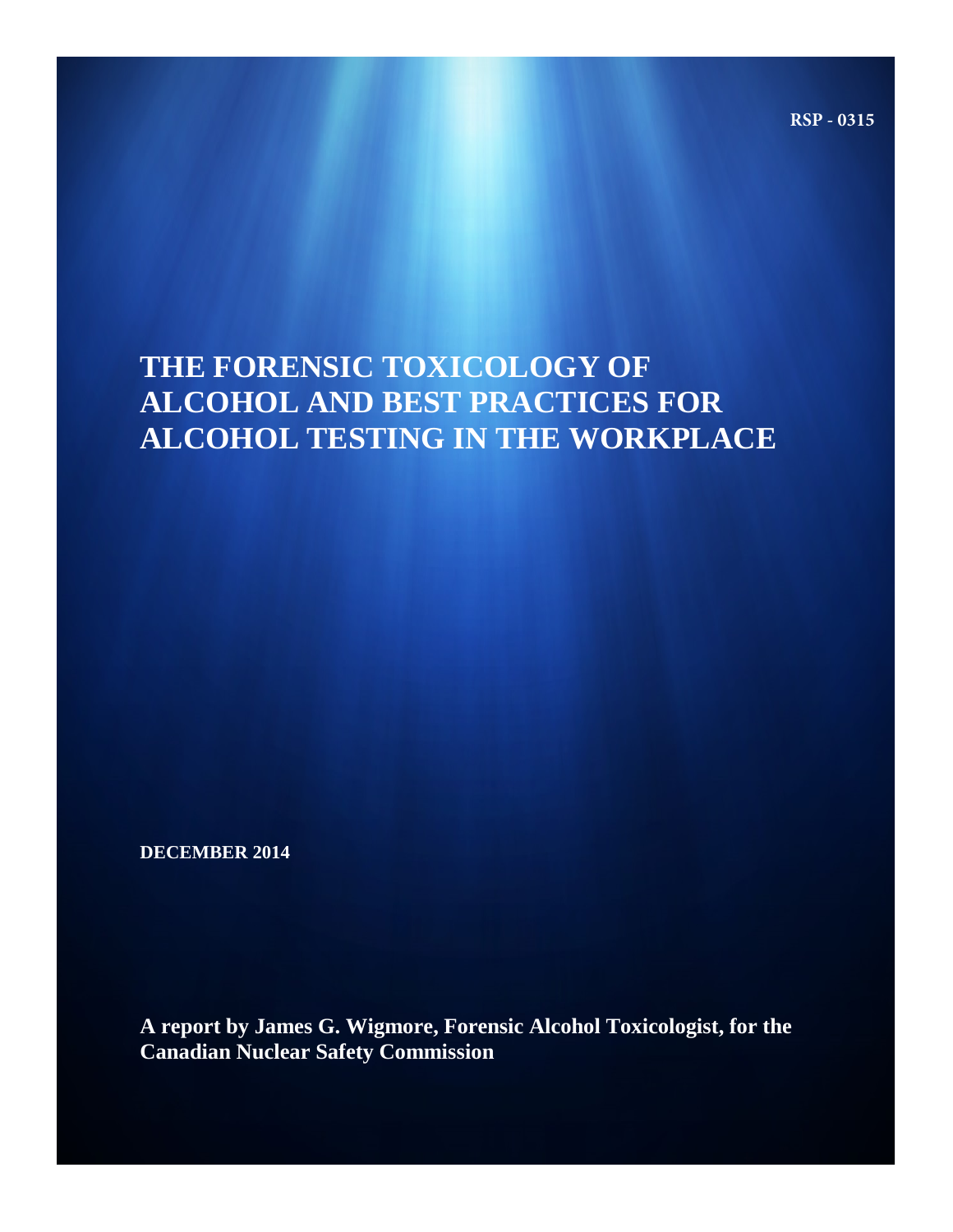# **Preface**

This report was commissioned by the Canadian Nuclear Safety Commission in order to provide the forensic toxicological aspects of alcohol and recommendations for best practices for alcohol testing in the workplace.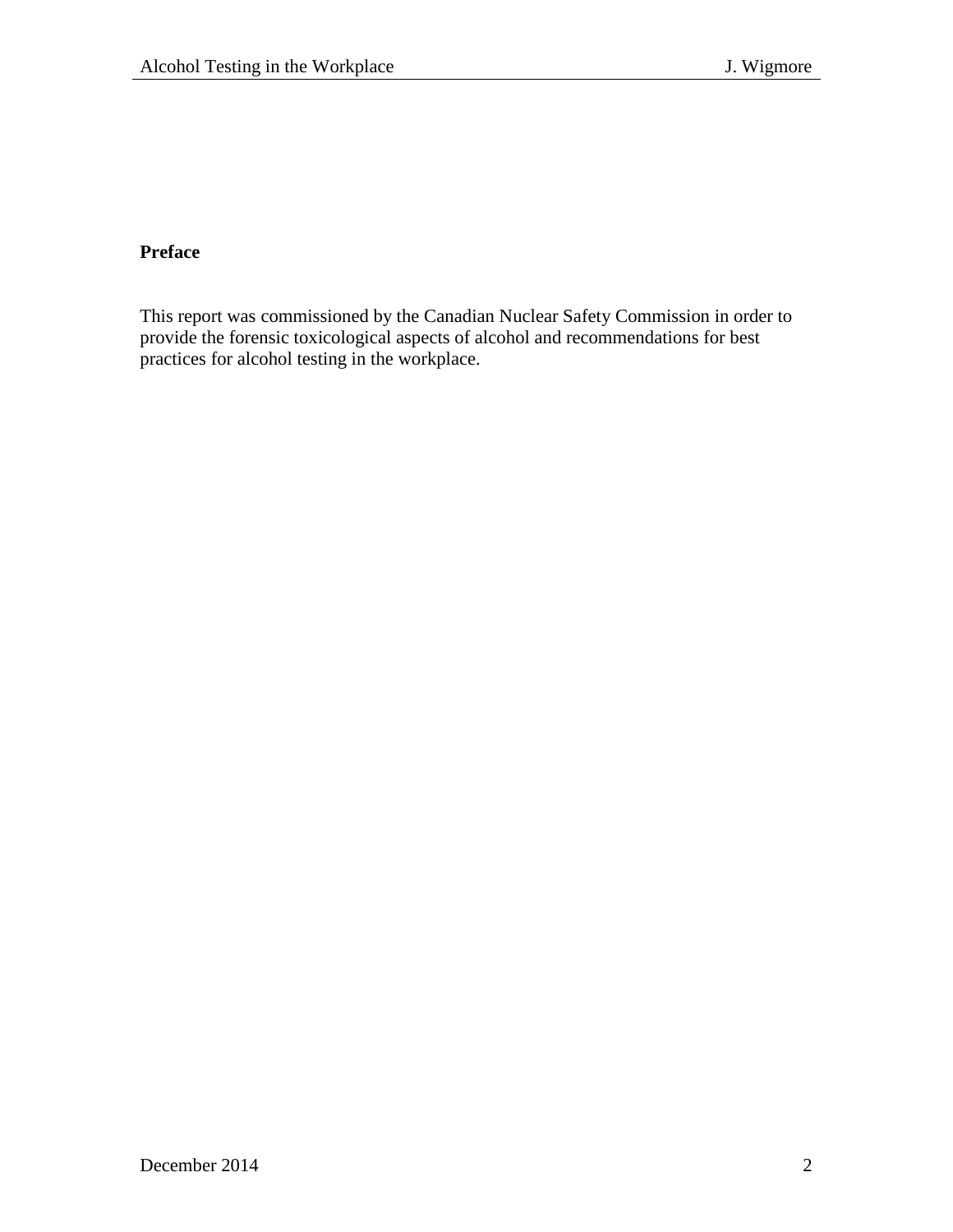# **Table of Contents**

|     | <b>Executive Summary</b>                                                                                     | 5                |
|-----|--------------------------------------------------------------------------------------------------------------|------------------|
| 1.0 | Absorption, Distribution and Elimination of Alcohol                                                          | 6                |
|     | 1.1 Absorption                                                                                               | 6                |
|     | 1.2 Distribution                                                                                             | 6                |
|     | 1.3 Elimination                                                                                              | $\boldsymbol{7}$ |
|     | 1.4 Alcoholic Beverages                                                                                      | $\boldsymbol{7}$ |
|     | 1.5 BAC Calculations and Examples                                                                            | 8                |
| 2.0 | <b>Breath Alcohol Testing and Advantages</b>                                                                 | 10               |
|     | 2.1 Principles of Breath Alcohol Testing (Mouth Alcohol Effect and<br>Poor Breath Samples)                   | 11               |
|     | 2.2 Methods for Measuring Breath Alcohol Concentrations (IR, EC,                                             |                  |
|     | And EC/IR)                                                                                                   | 12<br>15         |
|     | 2.3 Types of Breath Testing Instruments (PAS, AIID, ASD, EBTI)<br>2.4 Training of Breath Alcohol Technicians | 16               |
|     | 2.5 Annual Training/Testing of the BAT                                                                       | 17               |
|     | 2.6 Conversion Training of the BAT                                                                           | 17               |
|     | 2.7 Breath Alcohol Testing Procedure                                                                         | 17               |
|     | 2.8 Maintenance and Record Keeping                                                                           | 19               |
| 3.0 | Blood Alcohol Concentrations and Impairment of Human Performance                                             | 19               |
|     | 3.1 BAC Ranges and Actions                                                                                   | 20               |
|     | 3.2 Impairment in the BAC Range of 20 to 39 mg/100mL                                                         | 21               |
|     | 3.3 Impairment in the BAC Range of 40 to 49 mg/100mL                                                         | 21               |
|     | 3.4 Impairment in the BAC Range of 50 mg/100mL +                                                             | 22               |
| 4.0 | Alcohol Impairment, Physical Observations and SFST                                                           | 23               |
|     | 4.1 Alcohol Tolerance                                                                                        | 23               |
|     | 4.2 Diseases/Medical Conditions Which May Mimic Alcohol Intoxication 24                                      |                  |
|     | 4.3 Standardized Field Sobriety Tests                                                                        | 25               |
|     | 4.4 Non-Expert Opinion of Alcohol Intoxication (Graat vs R)                                                  | 26               |
| 5.0 | <b>Conclusions and Recommendations</b>                                                                       | 26               |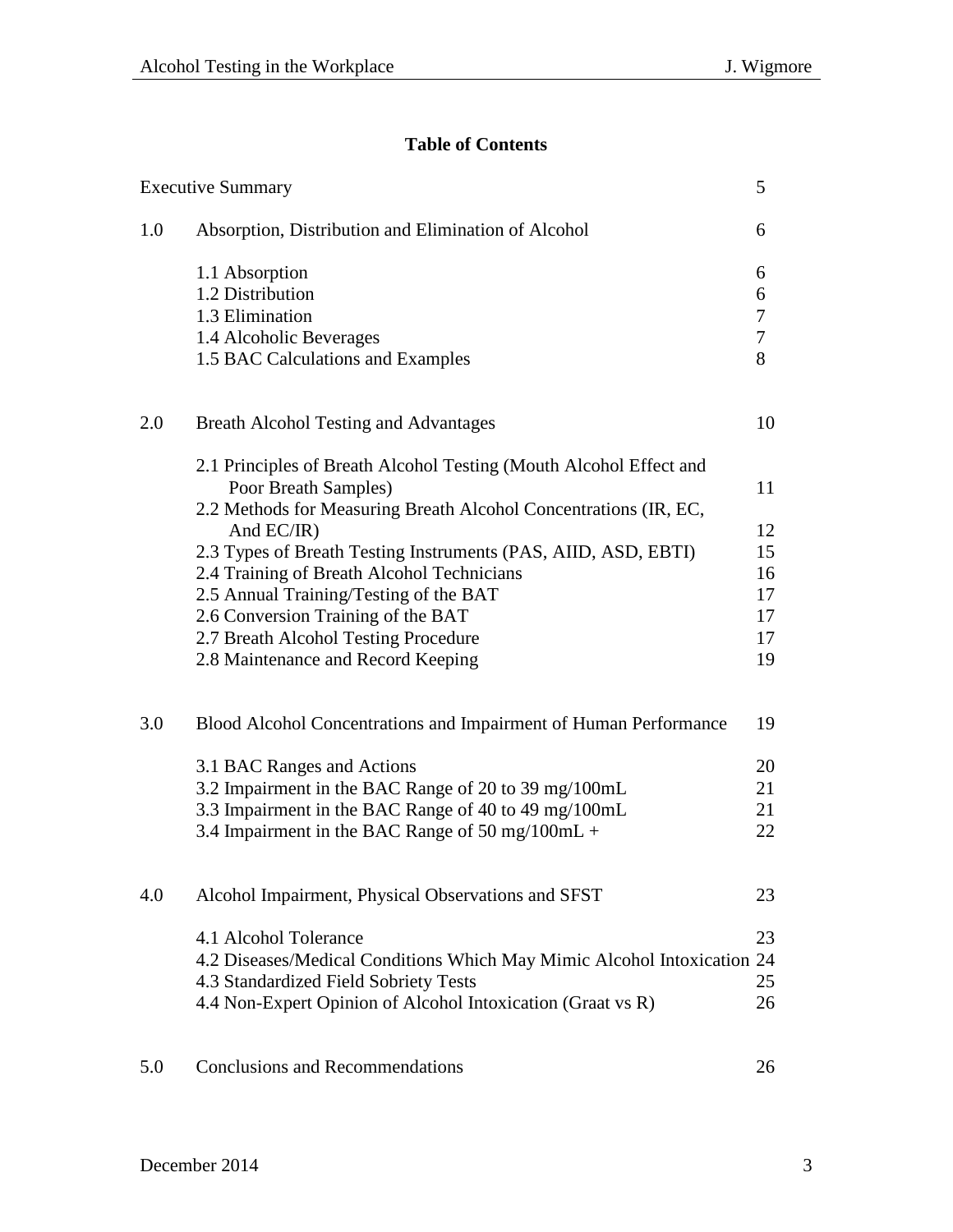| Abbreviations and Explanations | 28 |
|--------------------------------|----|
| References                     | 30 |
|                                |    |

*List of Tables*

| Table 1: BAE for Women                                                          |              |
|---------------------------------------------------------------------------------|--------------|
| Table 2: BAE for Men                                                            |              |
| Table 3: Approved Instruments Listed in the Criminal Code of Canada             | 16           |
| Table 4: BAC Ranges and Actions Taken by Various Jurisdictions                  | $20^{\circ}$ |
| Table 5: Relative Decrease in Human Performance Based on a Review of Studies 22 |              |

# *List of Figures*

| <i>Figure 1: "A Drink is a Drink is a Drink"</i>                    |    |
|---------------------------------------------------------------------|----|
| Figure 2: Schematic of the Intoxilyzer 5000 (an example of an EBTI) | 13 |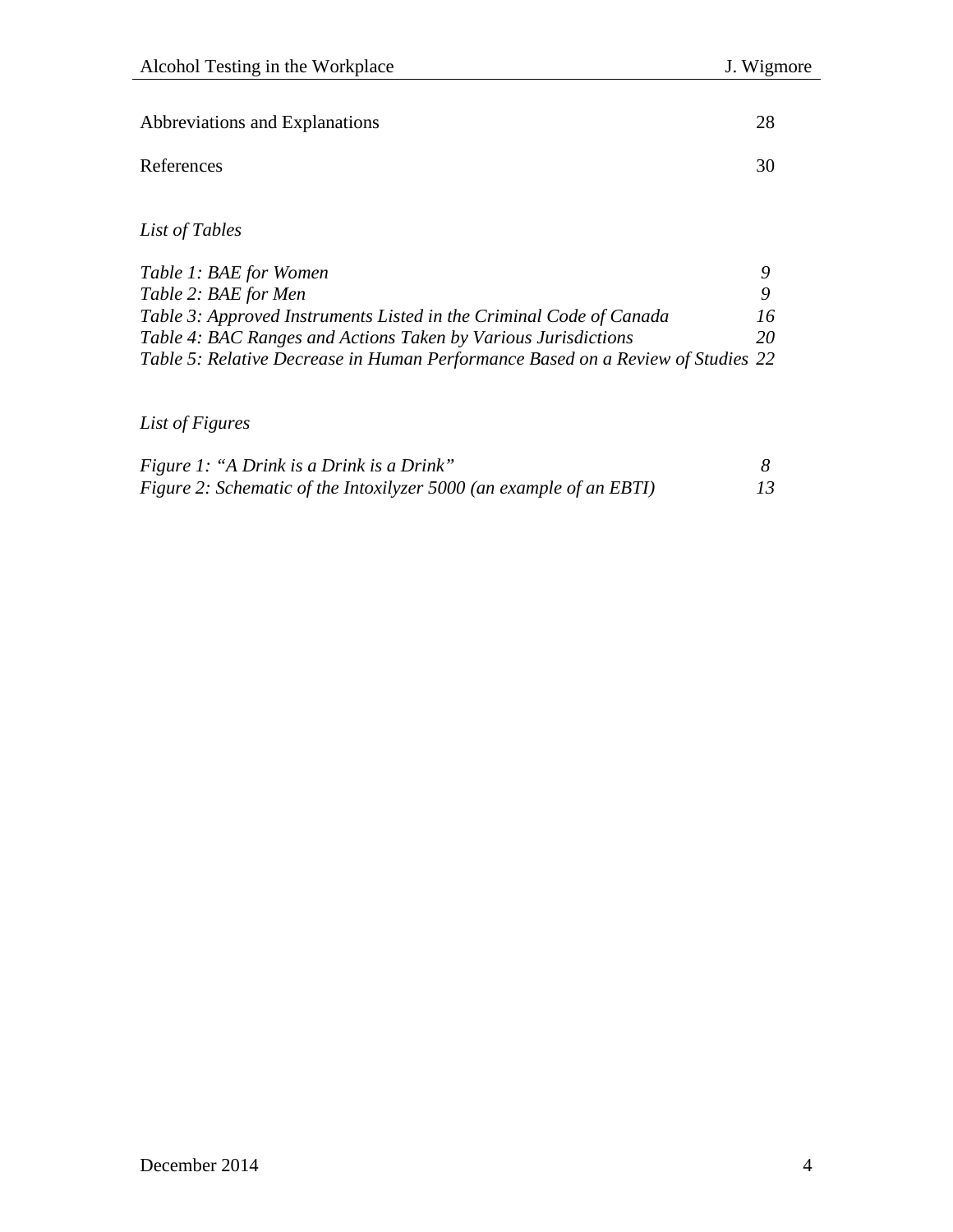# **The Forensic Toxicology of Alcohol and Best Practices for Alcohol Testing in the Workplace**

# **Executive Summary**

Alcohol is currently the most common and serious drug that can affect safety in the workplace. The forensic toxicology of alcohol, including its absorption, distribution and elimination and blood alcohol concentration (BAC) calculations, is briefly discussed in this report. Alcohol is a depressant drug and can impair human performance at BACs as low as 20 mg/100mL. This impairment increases with increasing BAC.

The extensive scientific literature confirms that the proposed BAC limits for the workplace of 20 to 39 mg/100mL (resulting in temporary removal of a safety sensitive worker from duties) and 40 mg/100mL or greater (resulting in a policy violation and removal of the worker from duties) are scientifically valid. As shown by BAC calculations these BACs (20 mg/100mL or greater) will not affect social drinkers who have several glasses of wine with dinner or several bottles of beer in the evening and go to work the next morning.

The best and most objective method of determining impairment of human performance due to alcohol is by determining the BAC. The best method and practice of determining BACs in the workplace is by evidential breath alcohol testing. Initial screening for alcohol may be conducted rapidly and efficiently using a passive alcohol sensor.

Breath alcohol testing using an evidential breath testing instrument, operated by a qualified breath alcohol technician using the proper procedure, will provide the most reliable, rapid and noninvasive results and is the best practice for alcohol testing in the workplace. Urine alcohol testing and standardized field sobriety tests are not recommended.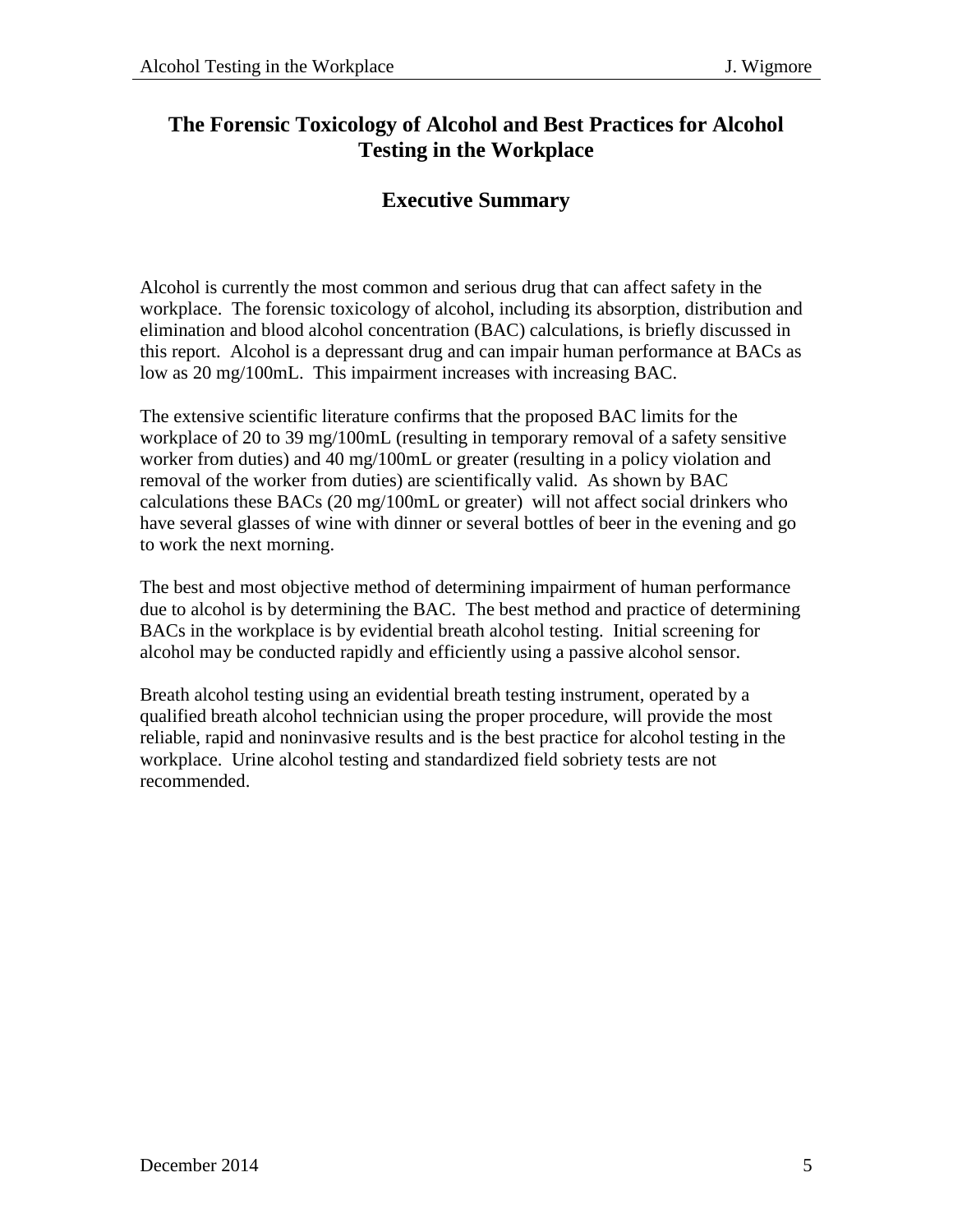#### **1.0 Absorption, Distribution and Elimination of Alcohol**

Alcohol is a unique drug. It is a simple, small molecule  $(CH_3CH_2OH)$ , volatile, and is water soluble. Its pharmacokinetics (what the body does to the drug) are also relatively simple, especially when compared to drugs like tetrahydrocannabinol (THC). Alcohol is relatively non-toxic and can appear in the blood in high concentrations relative to other drugs. For example the blood alcohol concentration (BAC) is measured in milligrams  $(1/1,000<sup>th</sup>$  of a gram), whereas the blood THC concentration is measure in nanograms  $(1/1,000,000,000$ <sup>th</sup> of a gram). This makes the detection of alcohol much easier compared to many other drugs. The forensic aspects of absorption, distribution and elimination of alcohol will be discussed briefly.

#### **1.1 Absorption**

Alcohol is usually consumed orally and since it is such a small water soluble molecule, it is able to pass through the stomach and intestinal walls and appear within minutes in the blood stream. Alcohol requires no digestion and passes through the various membranes of the body by simple diffusion (1). No significant blood alcohol concentrations can be obtained through the skin by frequent use of an alcohol-based hand sanitizer (2), or from inhalation of alcohol fumes or paints through the lungs (3).

### **1.2 Distribution**

As soon as alcohol is absorbed it readily mixes into the blood. The heart pumps the blood which contains alcohol to all areas of the body. Alcohol is distributed into the various tissues according to the water content. Tissues that contain a high water content (such as the brain, liver, kidneys) will absorb more alcohol than tissues such as bone or fat which have a low water content and will contain virtually no alcohol. The pathway that alcohol follows for distribution is:

#### **Mouth Stomach/Small Intestines Liver Right side of heart Lungs Left**  side of heart  $\Rightarrow$  All tissues of the body  $\Rightarrow$  Right side of heart

Alcohol is therefore distributed by the blood supply into the total body water (TBW) (4). In general, men consist of about 70% body water distribution and women are approximately 60% (5). Larger persons in general will also contain more body water than lighter individuals. The greater the TBW of a person the more the alcohol that has been consumed will be diluted. Hence as seen in Table 2 of the section 1.5 on BAC calculations, a 200 pound male will have a BAC of 14 milligrams of alcohol in 100 millilitres of blood (mg/100mL) if 1 oz of liquor is distributed instantly throughout the TBW, whereas a 90 pound woman (Table 1) will have an equivalent BAC of 37 mg/100mL, more than double that of the larger man for the same 1 oz of liquor. Tables 1 and 2 list these instantly distributed BACs as a Blood Alcohol Equivalent (BAE) for various body weights of women and men based on one oz of liquor (40%).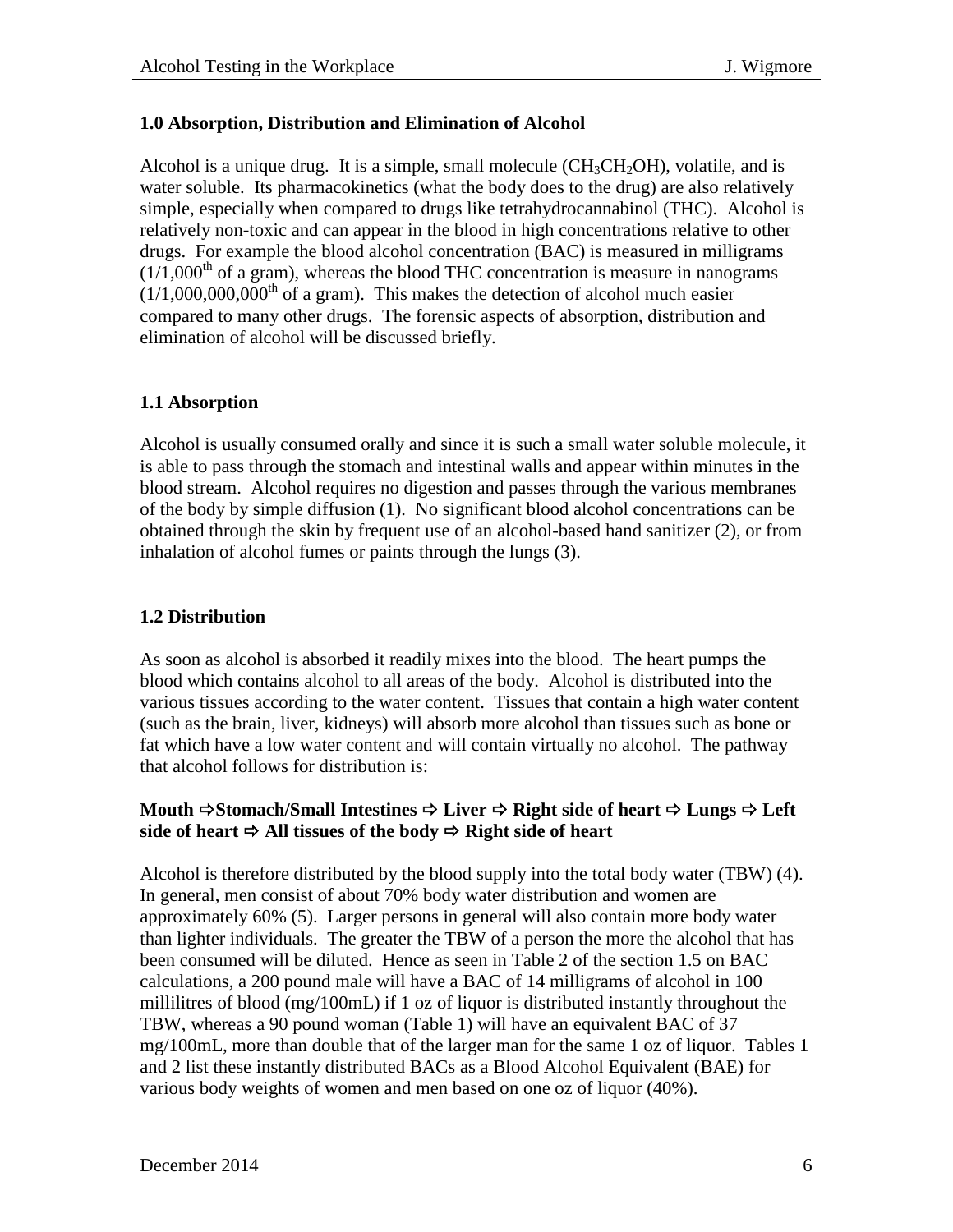#### **1.3 Elimination**

Once alcohol has been absorbed into the bloodstream, it will be eliminated at a fixed constant rate by the liver. Approximately 95% of the alcohol dose will be eliminated by the liver by a series of enzymatic reactions as follows:

# Alcohol  $\rightarrow$  Acetaldehyde  $\rightarrow$  Acetate  $\rightarrow$  Carbon Dioxide (CO<sub>2</sub>) + Water (H<sub>2</sub>O)

Only about 5% of the alcohol is eliminated unchanged into the breath, sweat and urine. Hence physical exercise (6) or sweating (7) will not significantly increase the rate of alcohol elimination.

The BAC obtained and whether it is increasing or decreasing depends on the interaction of elimination and absorption. When the absorption of alcohol into the bloodstream is greater than the elimination by the liver, the BAC will increase. When absorption is slowed as with food, the elimination and absorption are in balance and a plateau may occur. When drinking of alcohol ceases and the absorption of alcohol becomes less than the elimination the BAC will decrease. This process is illustrated below.

> $Absorption > Elimination; BAC$ Absorption = Elimination;  $BAC \rightarrow$ Absorption < Elimination; BAC  $\blacklozenge$

The range of elimination of alcohol varies from individual to individual but generally ranges between 10 and 20 mg/100mL/h (8). Light drinkers tend to have a lower rate of elimination than heavier drinkers as the liver becomes more efficient in metabolizing alcohol with chronic use (9). The average rate of elimination of alcohol for social drinkers is 15 mg/100mL/h and this rate will be used in the BAC calculations section 1.5.

#### **1.4 Alcoholic Beverages**

All alcoholic beverages are produced by the conversion of sugars into alcohol by yeast. Alcohol, which is also known as ethanol, grain alcohol or neutral spirits, is the principal psychoactive component of alcoholic beverages. The other components (known as congeners) give the alcoholic beverage its unique taste, odour and colour. The three main types of alcoholic beverages are beer, wine and liquor.

**Beer** is typically produced from barley or cereal grains which first have to be malted in order to break down the starch into sugars so that the yeast can produce alcohol. Hops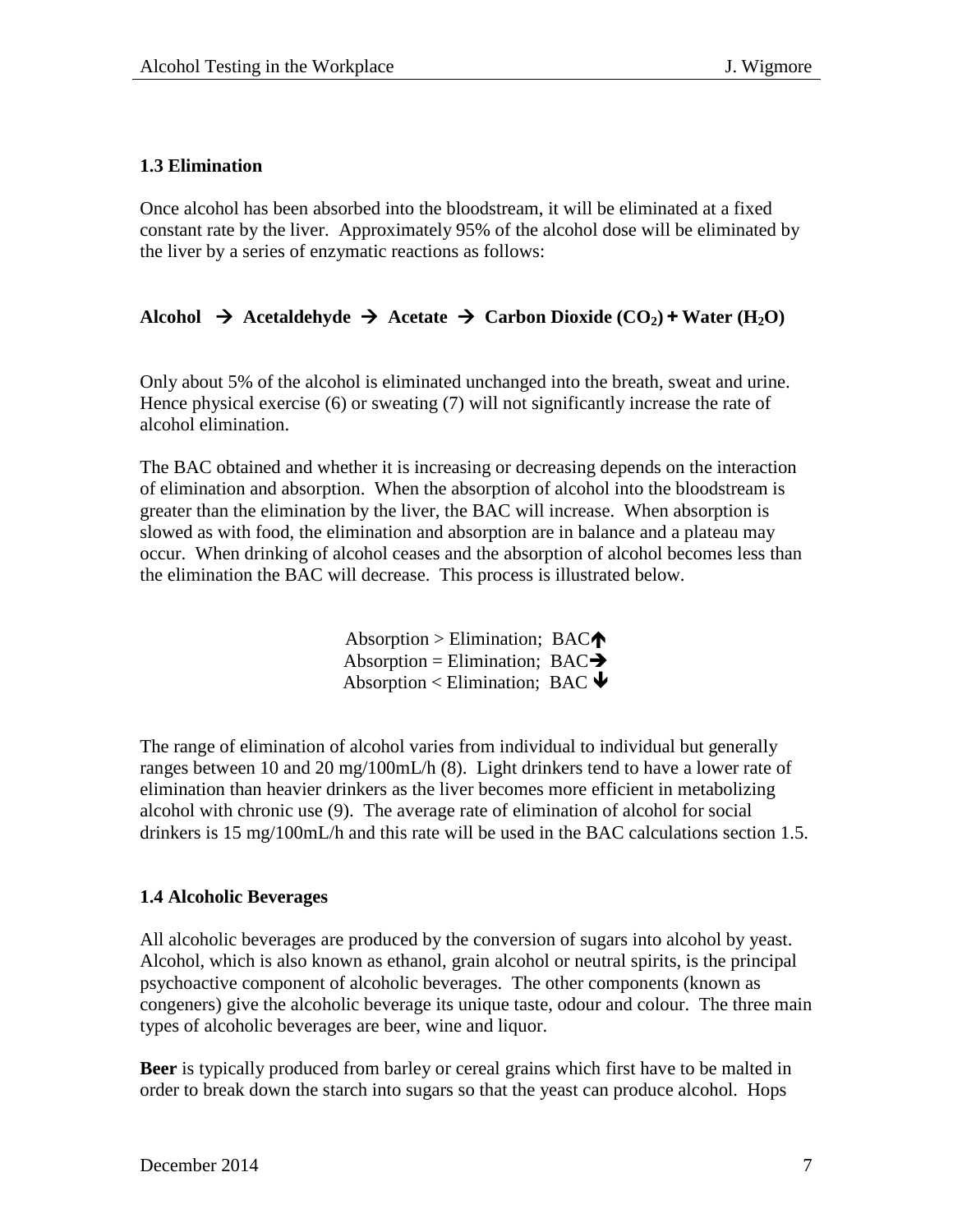are usually added to beer for flavouring and as a stabilizing agent. The alcoholic content of beer is usually between 4 and 6% alcohol by volume  $(v/v)$ .

**Wine** is fermented fruit juice but is commonly made from grapes. Red wines are made from grapes, which has their skins attached during pressing. White wine can be made from red grapes when their skin is removed before pressing but red wine cannot be made from white grapes. The alcohol content of wine usually ranges from 10 to 15%  $v/v$ .

**Spirits** or liquors have a much higher alcohol concentration than beer or wine and are made by distilling the alcohol produced by the yeast. Distillation takes into account the differences in the boiling points of alcohol (79ºC) and water (100ºC) to produce an alcohol concentration of approximately 40% v/v.

No matter what the alcoholic beverage, a drink is a drink is a drink, when the alcohol contents are compared.





All of the above beverages, displayed in Figure 1, have the same amount of alcohol and will result in the same BAC when consumed over the same period of time. The amount of alcohol is based on a simple ratio. So for example, 3 glasses of wine contain the same amount of alcohol as 4.5 oz of liquor  $(3 \times 1.5)$ . Likewise, 4 bottles of beer contains the same amount of alcohol as 6 oz of liquor  $(4 \text{ X } 1.5)$ .

# **1.5 BAC Calculations**

Simple blood alcohol concentration calculations can be conducted by combining the knowledge of the water content or the TBW of an individual, the rate of elimination and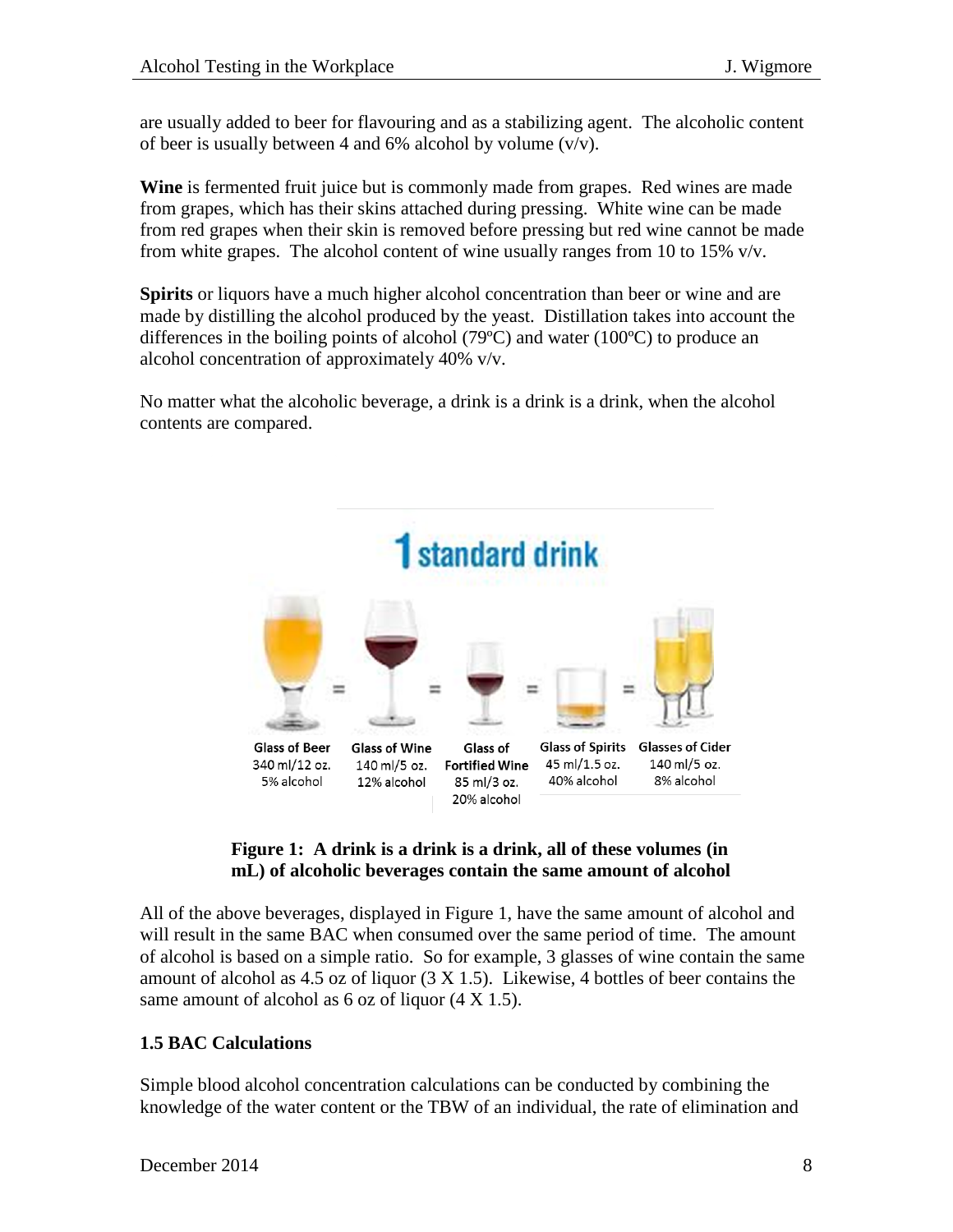the amount of alcohol consumed over a period of time. Two examples will illustrate the principles of estimating the BAC of an individual.

| <b>Table 1: Blood Alcohol Equivalent</b> |
|------------------------------------------|
| for Women                                |

| <b>Weight</b> in | <b>BAE</b> for 1 oz of |
|------------------|------------------------|
| pounds           | liquor                 |
| (kg)             | (mg/100mL)             |
| 90               | 37                     |
| (41)             |                        |
| 110              | 30                     |
| (50)             |                        |
| 130              | 26                     |
| (59)             |                        |
| 150              | 22                     |
| (68)             |                        |
| 170              | 20                     |
|                  |                        |

# **Table 1: Blood Alcohol Equivalent Table 2: Blood Alcohol Equivalent for Women for Men**

| Weight in | <b>BAE</b> for 1 oz |
|-----------|---------------------|
| pounds    | of liquor           |
| (kg)      | (mg/100mL)          |
| 120       | 24                  |
| (55)      |                     |
| 140       | 20                  |
| (64)      |                     |
| 160       | 18                  |
| (73)      |                     |
| 180       | 16                  |
| (82)      |                     |
| 200       | 14                  |
| (91)      |                     |
| 220       | 13                  |
| (100)     |                     |

# **Example 1:**

Between 6:00 p.m. and 8:00 p.m. a 130 pound woman and a 200 pound man consume 2 glasses of wine each, with dinner. What would their BACs be at 8:00 a.m. when they started work? This example shows how several glasses of wine with a meal in the evening will not cause a positive BAC at work in the morning.

# **2 glass of wine = 3 oz of liquor**

From Table 1, the BAE for the woman is 26 mg/100mL for one oz of liquor. Thus, for 3 oz it is 78 mg/100mL. Using an average rate of elimination of 15 mg/100mL/h, she would have a zero BAC in approximately 5 hours after the **start** of drinking (i.e. 78÷15) or at 11:00 p.m.

From Table 2, the BAE for the man is 14 mg/100mL for one oz and thus for 3 oz, it is 42 mg/100mL. Using an average rate of elimination of 15 mg/100mL/h he would have a zero BAC in 3 hours after the start of drinking (i.e.  $42\div 15$ ) or at 9:00 pm.

In order for the woman to have a BAC of 20 mg/100mL at 8:00 a.m. she would have to consume approximately **6 glasses of wine**. In order for the man to have a BAC of 20 mg/100mL at 8:00 a.m. he would have to consume approximately **11 glasses of wine**.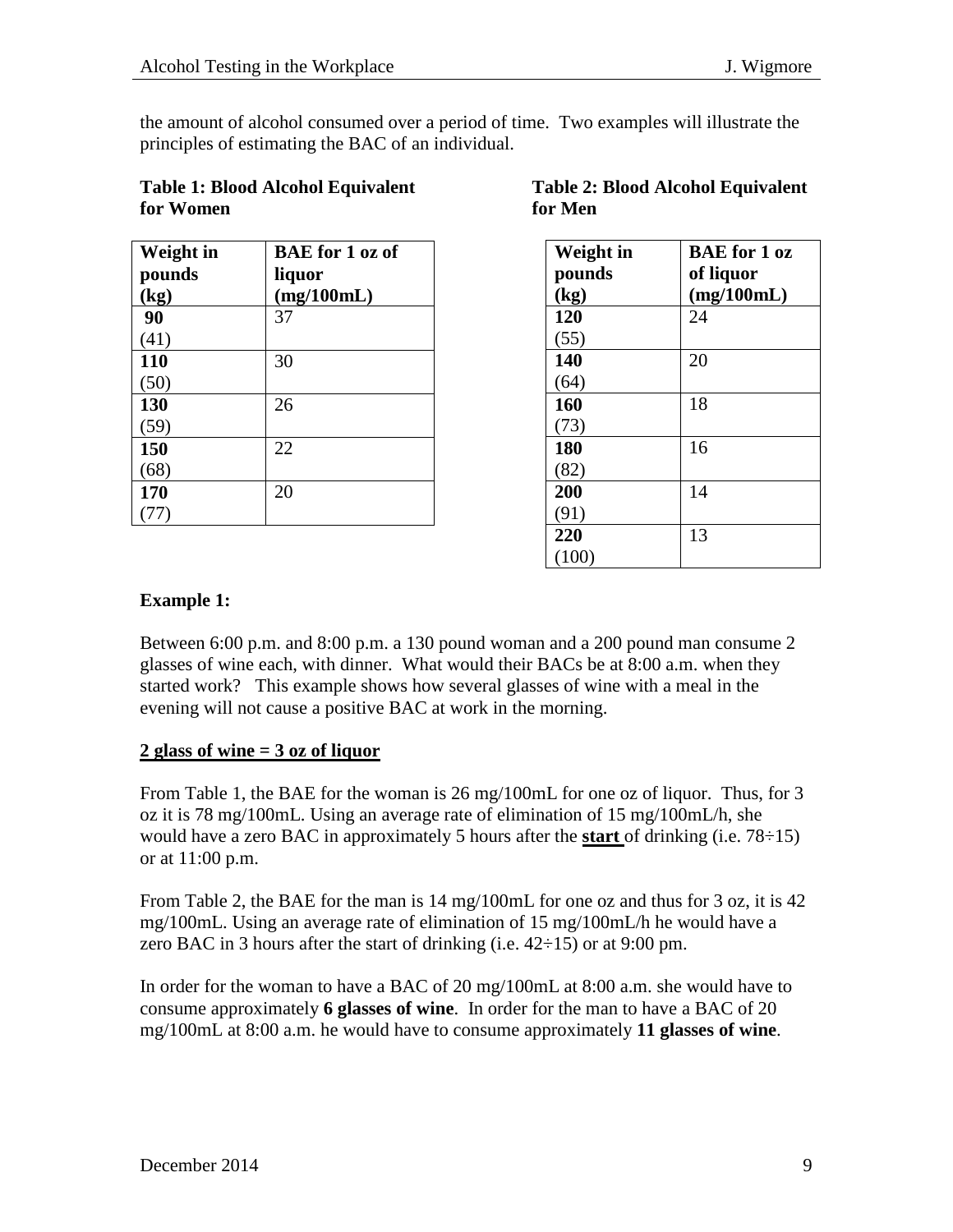#### **Example 2:**

At 6:00 p.m. after work, a 160 pound man goes to a sports bar and consumed 6 bottles of beer while watching the hockey game and finishes drinking at 11:00 p.m. What would his BAC be at 8:00 a.m. when he started work the next morning? This example also shows that even the consumption of relatively large amount of beer would not result in a positive BAC the next morning.

#### **6 bottles of beer = 9 oz of liquor**

From Table 2, the BAE for a 160 pound man is 18 mg/100mL for each oz of liquor consumed. Thus for 6 bottles of beer  $(9 \text{ oz})$ , it is  $162 \text{ mg}/100 \text{ mL}$   $(9 \text{ X } 18)$ . He would have a zero BAC in approximately 11 hours after the start of drinking or 5:00 a.m. In order for the man to have a BAC of 20 mg/100mL at 8:00 a.m., he would have to consume approximately **13 bottles of beer**.

Automatic BAC calculators which do not involve manual calculations as shown in this report can be obtained online by googling *"BAC Calculators"*. I would recommend using the Alberta government website at the Alberta Gaming and Liquor Commission (AGLC) and The Police Notebook. BAC Calculators may also be obtained by downloading various apps. No matter how you calculate the BAC, it will only be an approximation. The only method to determine your exact BAC at any given time is by using an evidential breath testing instrument (EBTI).

# **2.0 Breath Alcohol Testing**

Breath alcohol testing is one of the oldest areas of forensic science and was first described by the famous English Victorian physician and researcher, F.E. Anstie in the year of the Confederation of Canada (10). Breath alcohol testing of drivers by the police in Canada has been routinely conducted since 1956 and was enshrined as the method of choice for evidential alcohol analysis in the Criminal Code in 1969 (11). There are numerous advantages of breath alcohol testing compared to blood or urine as follows  $(12)$ :

- **Breath alcohol testing is noninvasive, no needles are required as for blood samples, hence there is no possibility of injury or transmission of disease**
- **No privacy or human dignity issues, as in the collection of urine samples**
- **Breath samples cannot be tampered with, unlike urine samples[1](#page-9-0)**

<span id="page-9-0"></span> $<sup>1</sup>$  A merchant ship was grounded in a harbour in Croatia. The breath alcohol concentration of the master of</sup> the ship was determined and was 165 mg/100mL. The urine alcohol concentration was only 20 mg/100mL and was found to have been doctored by the master(13)  $\overline{a}$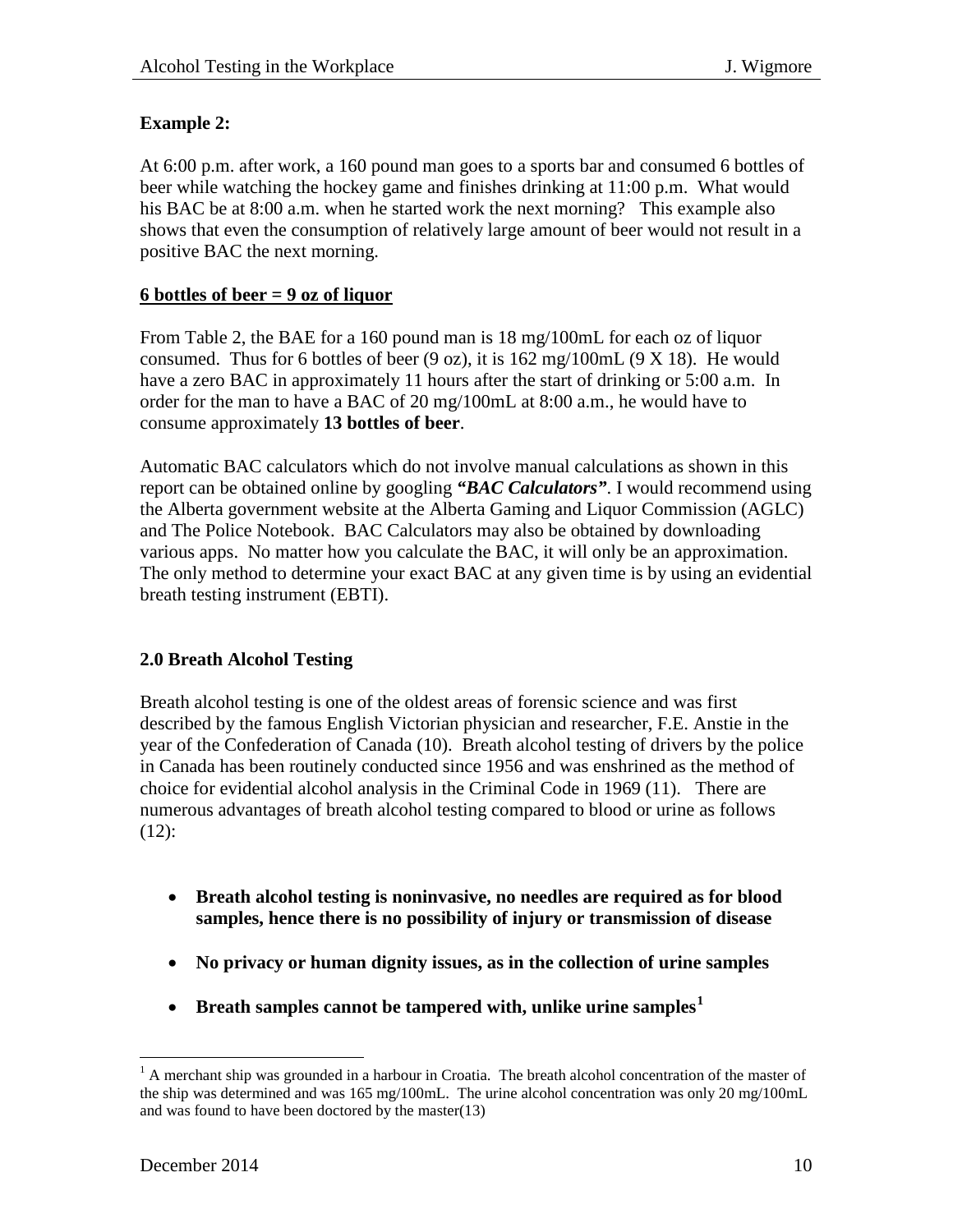- **Breath test results are known immediately, rather than days or weeks for blood and/or urine alcohol testing and so the appropriate action can be made immediately**
- **No continuity (chain of custody) or storage or transportation issues. No special tubes, biohazard refrigeration, or identity seals are required, as the subject blows directly into the breath testing instrument**
- **No special medical staff or phlebotomists are required for breath testing compared to blood**
- **No problem with real or alleged blood or needle phobia of the person who is breath tested**
- **Urine is a pooled sample stored in the bladder and can remain positive for alcohol even when the BAC is zero (i.e. false positive)(14)**

For these reasons, several tens of millions of breath alcohol tests are conducted globally each year, primarily by the police for enforcement of traffic safety but increasingly for testing of alcohol in the workplace. Therefore, this report recommends that breath alcohol testing should be the method and best practice for testing for alcohol in the workplace.

# **2.1 Principles of Breath Alcohol Testing**

When blood containing the volatile drug, alcohol, passes through the lungs, the amount of alcohol in the blood is in a fixed ratio with the amount of alcohol in the breath (i.e. equilibrium). Hence, by analysis of deep lung air, the BAC can be determined. The lungs are especially adapted for rapid and efficient gas exchange between the blood and breath. They contain approximately 250 million small sacs known as alveoli and the lungs have a large surface area of more than  $55 \text{ m}^2$  which allow a rapid exchange of volatile gases such a carbon dioxide, oxygen and volatile drugs such as alcohol.

The diffusion of alcohol from the blood to the breath is based on Henry's Law (1803) which states that

*"When the water solution of a volatile compound is brought into equilibrium with air, there is a fixed ratio between the concentration of the compound in the air and its concentration in water. This ratio is constant at a given temperature." (15)*

The blood: breath ratio (BBR) for alcohol, which has been employed in evidential breath alcohol testing in Canada and the United States and many other countries, is 2100:1. That is 2100 mL (2.1 L) of breath contains the same amount of alcohol as 1 mL of blood. It has been known for over 50 years that using the BBR of 2100:1 will underestimate the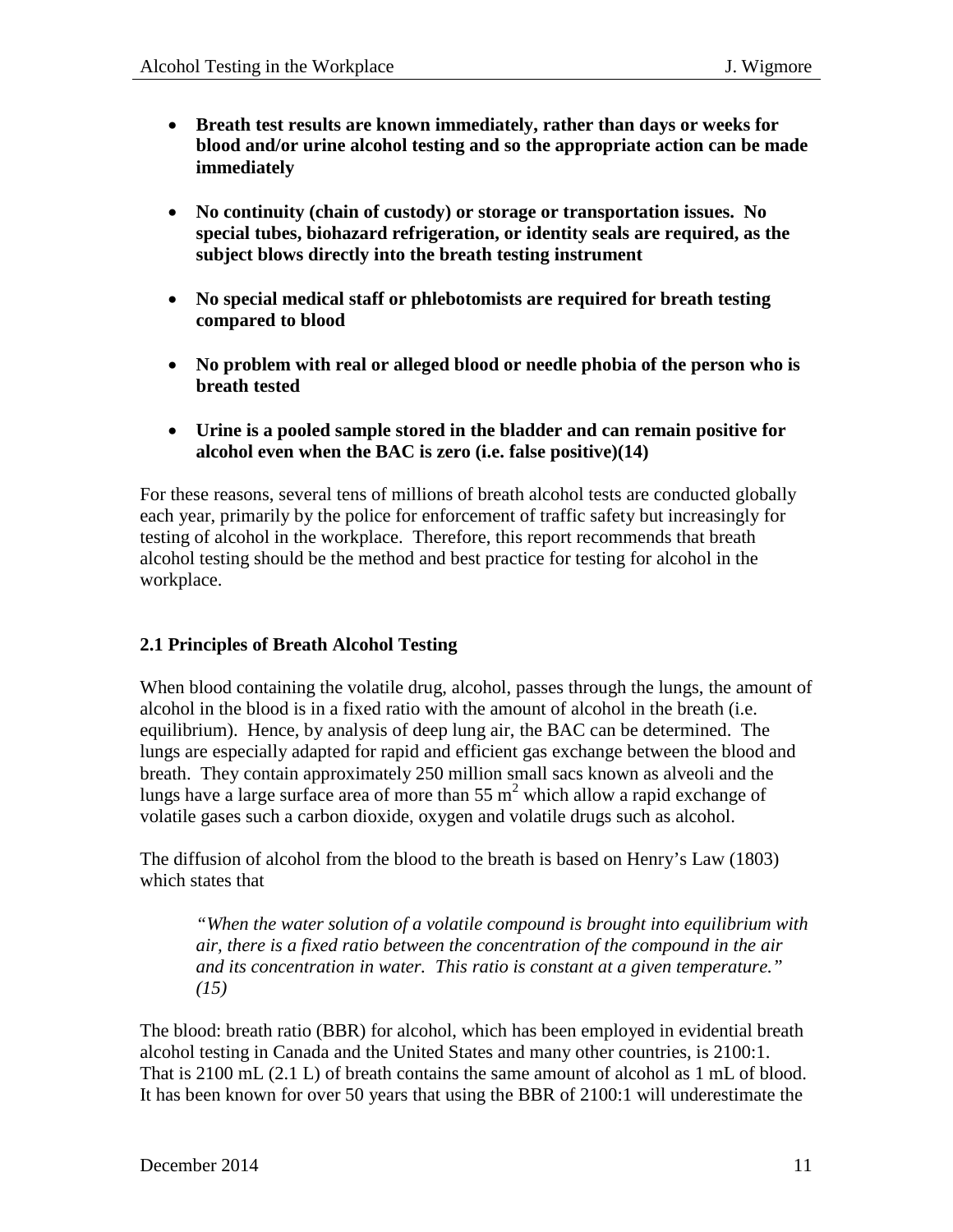BAC by about 10% and the BBR for alcohol in humans is closer to 2300:1(16). Hence breath alcohol testing will tend to underestimate the BAC and give a "benefit of the doubt" to the person being tested.

There are 2 main limitations to breath alcohol testing, the mouth alcohol effect (MAE) and poor breath samples (or cooperation of the subject).

#### **a) Mouth Alcohol Effect**

Alcohol in the oral cavity from a recent drink or use of an alcohol-containing compound can falsely elevate the breath alcohol test results as the residual alcohol in the mouth is added to the alcohol exhaled from the lungs. This effect lasts for approximately 10 minutes and thus can be avoided by ensuring the subject does not consume any alcoholic beverage for approximately 10 minutes before breath alcohol testing and conducting a second breath test approximately 10 minutes later (17). In addition, EBTI that use infrared light to measure breath alcohol also have a mouth alcohol detector (18).

Besides alcoholic beverages, alcohol is also found in mouthwashes (19), cough medicine (20), asthma inhalers (21), energy drinks (22), and bread (23). But the mouth alcohol effect of these products cause only a slight elevation of the breath test results and last for only 2 to 4 minutes. This is in agreement with the conclusion of a detailed study on the mouth alcohol effect (MAE) which stated:

*"In our view the incidence and effects of mouth alcohol on breath testing have been exaggerated. Even if it does occur its effect is small and short-lived. We do not believe that mouth alcohol results in unjust prosecutions." (24)* 

#### **b) Poor Breath Samples (Cooperation of the Subject)**

Another limitation of breath alcohol testing is that the co-operation of the subject is required to obtain a proper breath sample. If the subject does not provide a full exhalation as requested by the breath alcohol technician (BAT), then the measured BAC result can be lower by 20 to 40% (25). In addition most EBTIs have systems to ensure a proper breath sample is obtained. Good coaching and encouragement by the BAT to the subject can also assist is obtaining a proper breath sample.

#### **2.2 Methods for Measuring Breath Alcohol Concentrations**

The main detectors for measuring breath alcohol concentrations in evidential breath testing instruments used by the police in Canada are infra-red (IR), fuel cell (electrochemical detectors) or a combination of both IR and fuel cell. The Taguchi cell (n-type semiconductor) detector found in numerous inexpensive "keychain" testing devices is not recommended as it produces unstable and inaccurate results (26).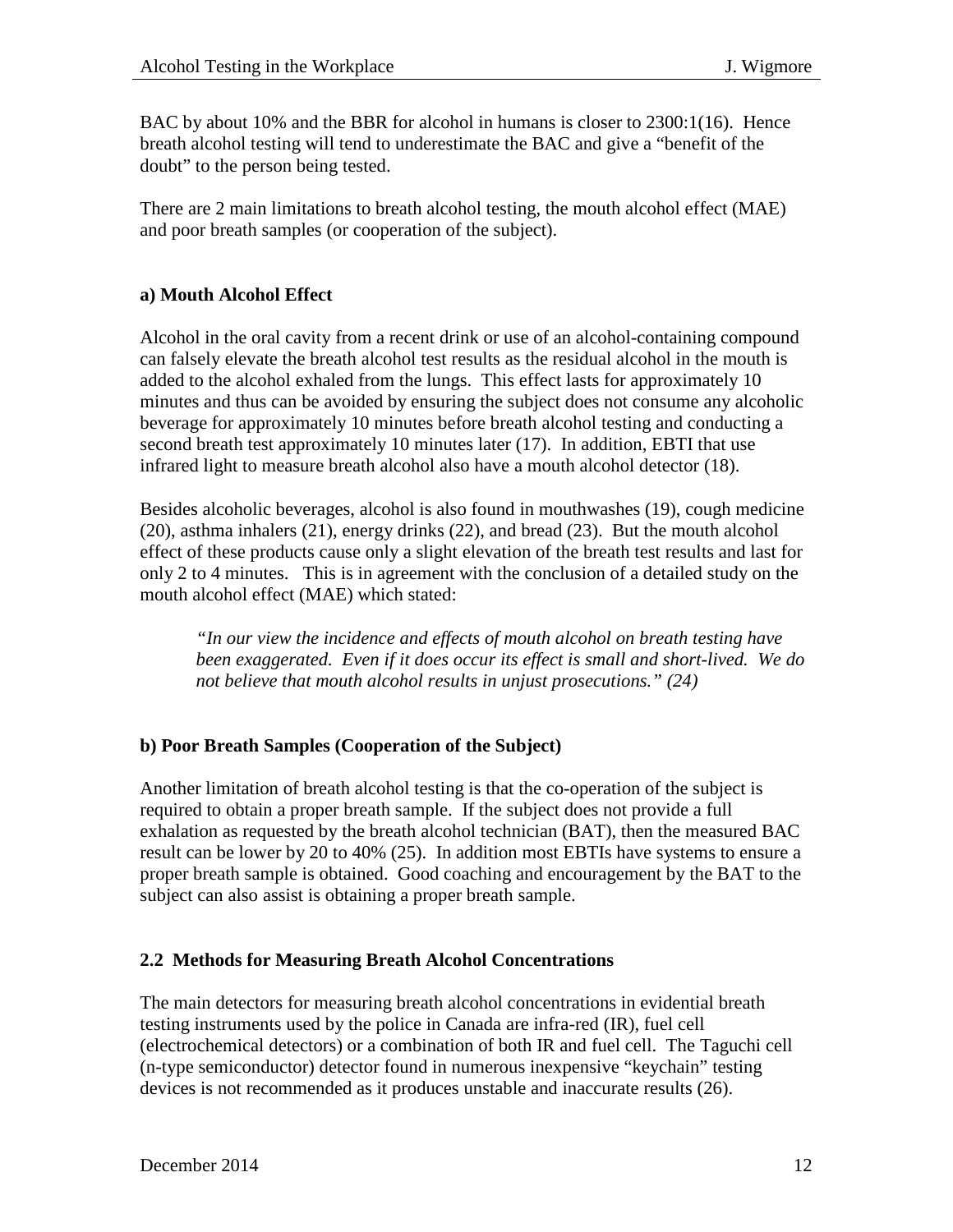#### **a) Infrared Detectors**

Infrared light is light which cannot be seen by humans as it is at a wavelength longer than visible red light. The alcohol molecule  $(C<sub>2</sub>H<sub>5</sub>OH)$  will absorb IR light maximally at wavelengths of approximately 3.4 and 9.4 micrometers (um). The basic design of these instruments consists of a sample chamber which the subject exhales into via a mouthpiece. As IR light is passed across the sample chamber, any alcohol in the breath of the subject will absorb the IR light causing a decrease in the intensity or brightness of the IR light. This decrease in brightness is measured electronically and converted into an alcohol concentration. A simple schematic of the Intoxilyzer 5000 is shown in Figure 2:



**Figure 2: Schematic of the Intoxilyzer 5000 (an example of an EBTI)**

The absorption of IR light by alcohol can be expressed by the Lambert-Beer Law, which relates the exponential decrease in the intensity of IR light to the concentration of alcohol in the exhaled breath as it is introduced into the sample chamber as follows (18):

$$
\mathbf{I} = \mathbf{I}_0 e^{-abc}
$$

Where:  $I =$  the final intensity of IR light (after breath sample is introduced into the sample chamber  $I_0$  = initial intensity of IR light (only ambient air in the sample chamber)  $e$  = mathematical constant (2.71) **a** = absorption coefficient of alcohol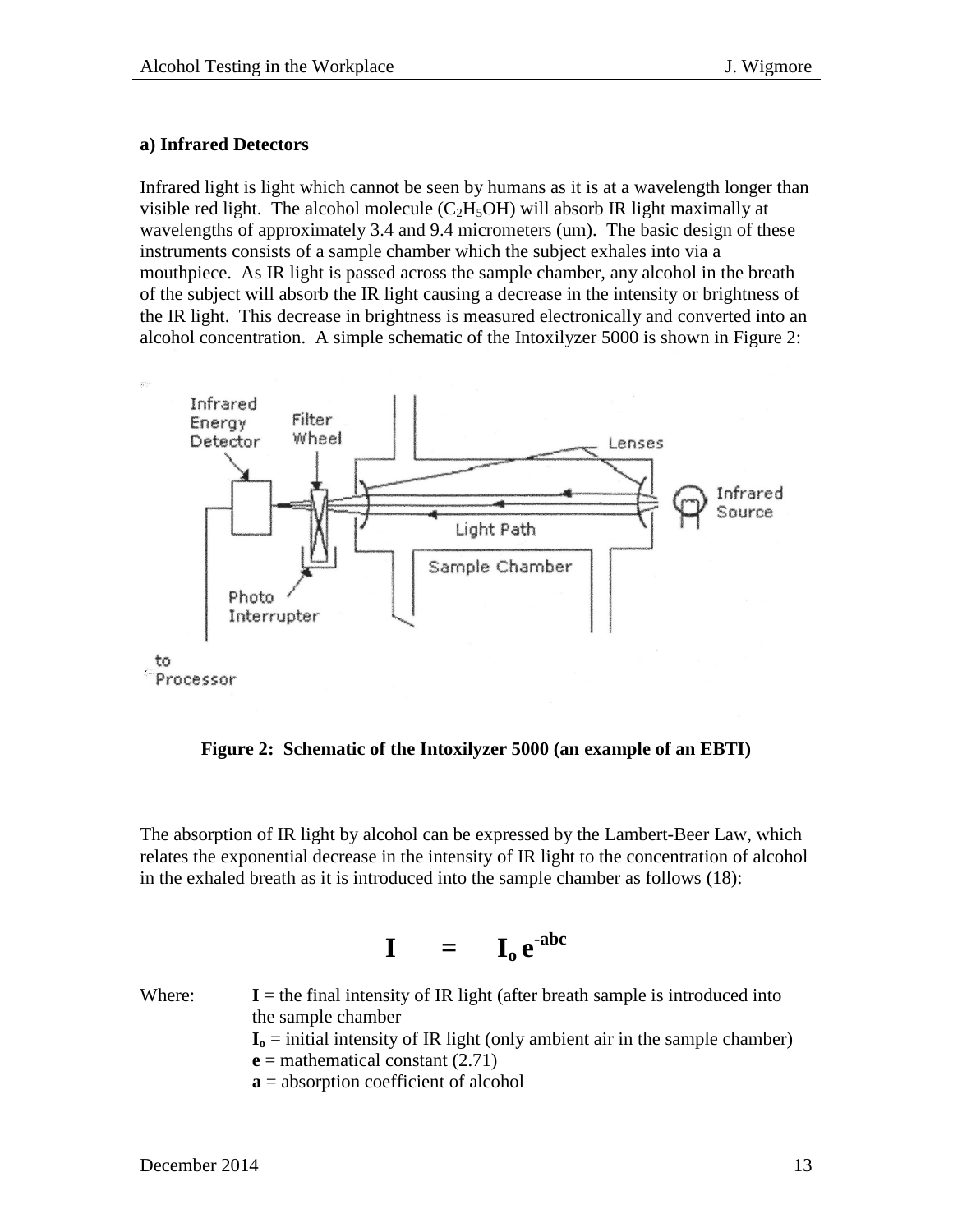- **= path length (the distance the IR light travels through the sample** chamber
- **c** = concentration of alcohol in the sample chamber after a forced exhalation

Modern evidential breath alcohol testing instruments utilized by the police in Canada rely on multiple wavelengths of IR light to detect mouth alcohol, assist in obtaining a deeplung breath sample, and allow for specificity of the analysis. EBTIs used by the police that use multiple IR wavelengths include, the Intoxilyzer 5000C, the Intoxilyzer 8000C, the BAC Datamaster C and the BAC DMT.

#### **b) Fuel Cell**

Another detection technique used by EBTI is the fuel cell or electrochemical detector. The basic principle of the fuel cell is that it oxidizes volatile compounds such as alcohol in the breath and produces a direct electrical current which is directly proportional to the alcohol concentration as follows:

 $CH_3CH_2OH$  +  $3H_2O$   $\rightarrow$   $2CO_2$  +  $12H_+$  +  $12e^-$ 

The alcohol is oxidized eventually to carbon dioxide, hydrogen and electrons respectively. The hydrogen combines with oxygen in the air to form water.

The disadvantage of the electrochemical detector is that it only analyses alcohol at a single point in the exhalation, and not the entire exhalation curve as IR permits. Thus the fuel cell cannot detect mouth alcohol. The Alco-Sensor IV RBT/IV and Breathalyzer 7410 CDN with Printer are examples of this type of evidential breath testing instruments used by the police in Canada.

#### **c) Dual EC/IR**

This type of EBTI incorporates both the IR and fuel cell methods. Typically the IR is used to monitor the breath sample, to determine the uniformity of the breath sample, and to check for mouth alcohol. The last part of a forced exhalation is then analysed by the fuel cell to determine the alcohol concentration. Examples of EBTI that are approved for use by the police in Canada include Alcotest 7110 Mk III Dual C and Intox EC/IR.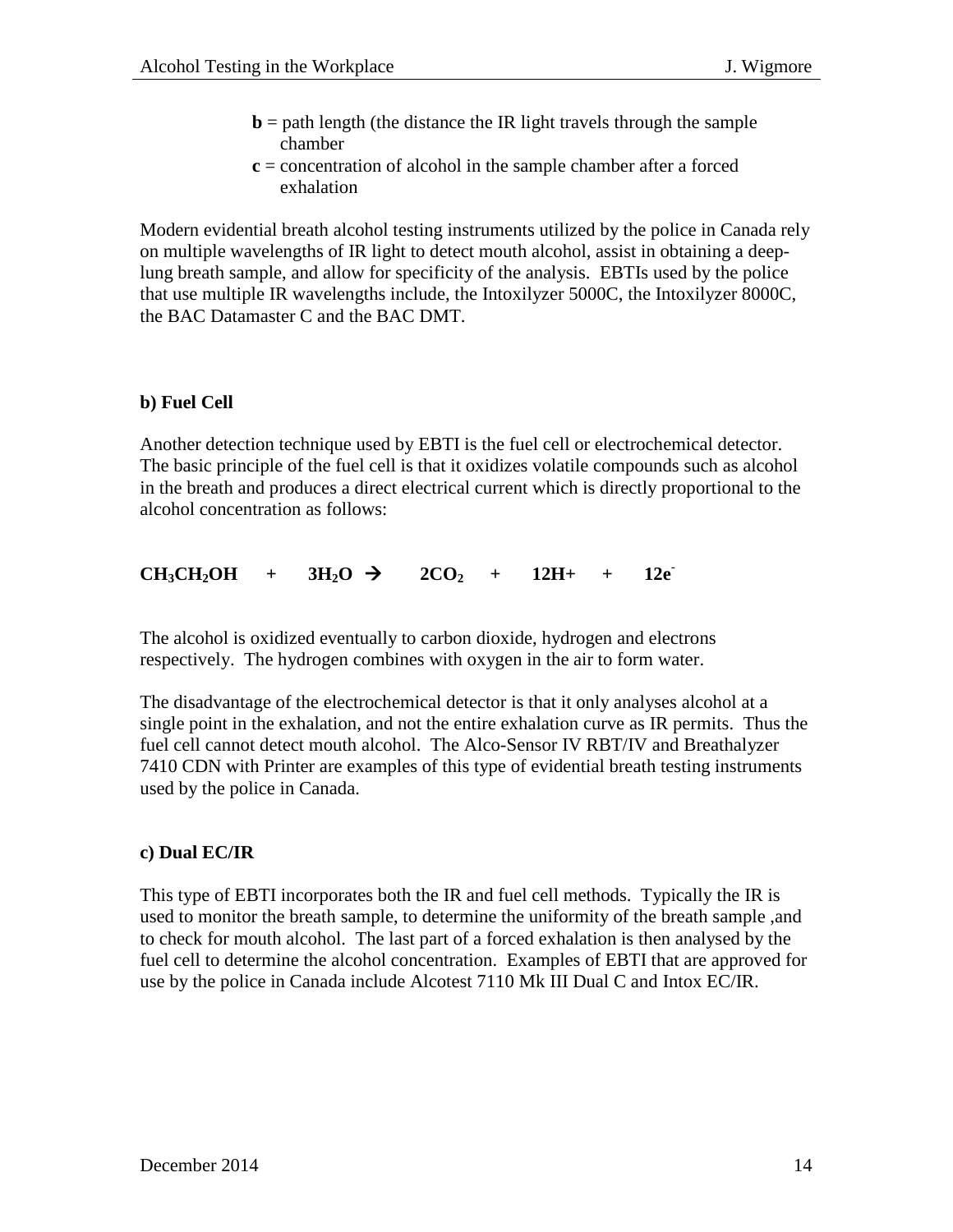#### **2.3 Types of Breath Testing Instruments**

The four major types of breath alcohol testing devices which could be considered for improving workplace safety by alcohol testing are, as follows:

#### **a) Passive alcohol sensors**

Passive alcohol sensors (PASs) are portable, simple devices that determine the presence of alcohol in the ambient air, such as when a person is talking. They have been used successfully by the police as a screener in the US and increase the detection of drinking drivers (27). They may be considered as a rapid screen for alcohol in the workplace and if positive can provide reasonable suspicion for an evidential breath alcohol test. Training on the use of these devices would be much shorter and easier than for EBTI or standardized field sobriety tests (SFSTs) and represent a more objective method of screening for alcohol.

A wall mounted, voice activated PAS- the Lion Alcosentry- has been used to screen persons for alcohol prior to entering a factory, prison, or soccer stadium (28).

#### **b) Automobile ignition interlock devices**

The use of automobile ignition interlock devices (AIIDs) has been proven to be an effective countermeasure against drinking and driving and these devices have been installed in the motor vehicles of thousands and thousands of drivers across Canada (29). Before the motor vehicle will start, a breath test is required by the driver using the AIID. The BAC cutoffs are usually the same as those recommended in this report. A "Warn" (i.e. warning) occurs at BACs of 20 mg/100mL and a "Fail" at BACs of 40 mg/100mL and above. The installations of AIIDs in motor vehicles used in the workplace may increase safety. There are numerous companies that install and maintain AIIDs across Canada and therefore no trained personnel would be required at the workplace.

#### **c) Approved Screening Devices**

Approved Screening Devices (ASDs) are used by the police on the road to conduct roadside breath tests to determine if the driver has a  $BAC > 49$  mg/100mL (WARN) or of > 99 mg/100mL (FAIL). The ASDs are listed in the Approved Screening Devices Order and include the Intoxilyzer 400D, the Alco-Sensor FST and Drager Alcotest 6810.

All ASDs are small portable, battery operated devices which can be operated with minimal training and as such can be operated by security personnel if desired.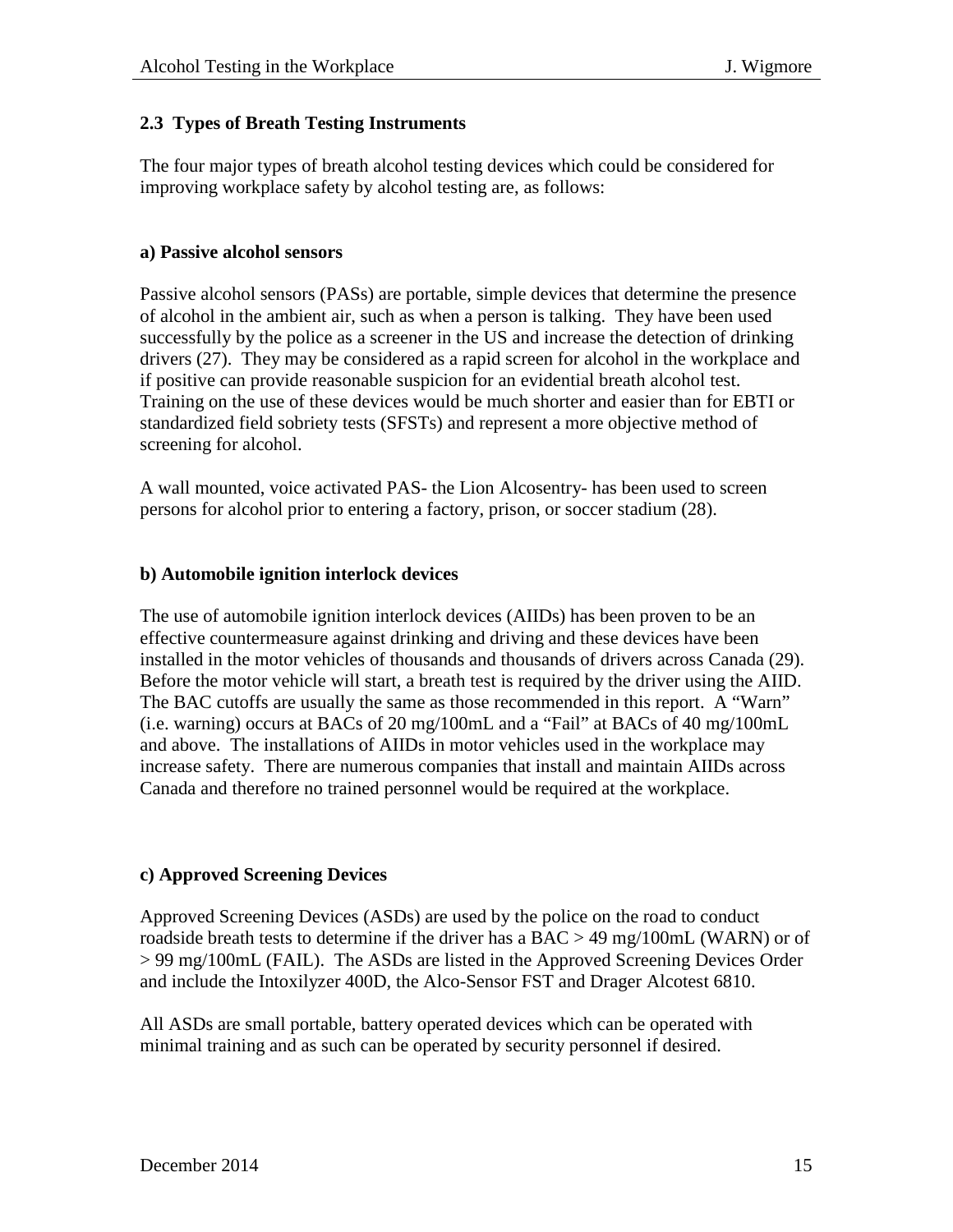#### **d) Evidential breath testing instruments**

The Alcohol Test Committee (ATC) of the Canadian Society of Forensic Sciences has provided Recommendations, Standards and Procedures for Evidential Breath Alcohol Instruments for the Federal Justice Ministry since 1967 (30). The ATC publishes and updates its policies regularly and evaluates and recommends which breath alcohol testing instruments are reliable and can be used by the police for the enforcement of the impaired driving laws (31). The best practice for workplace breath alcohol testing would be to use an instrument that has been evaluated, tested and recommended by the ATC as Approved Instruments and published in the Canada Gazette.

The most recent Approved Instruments are:

| <b>Intoxilyzer 5000C</b>                  |
|-------------------------------------------|
| <b>BAC Datamaster C</b>                   |
| <b>Alco-Sensor IV/RBT IV</b>              |
| <b>Breathalyzer 7410 CDN with printer</b> |
| <b>Alco-Sensor IV/RBT IV-K</b>            |
| <b>Alcotest 7110 MKIII Dual C</b>         |
| <b>Intoxilyzer 8000C</b>                  |
| <b>DataMaster DMT-C</b>                   |
| <b>Intox EC/IR</b>                        |
|                                           |

|  | Table 3: Approved Instruments Listed in the Criminal Code of Canada |  |  |  |
|--|---------------------------------------------------------------------|--|--|--|

It is recommended that these evidential breath alcohol testing instruments be used for workplace alcohol testing (32).

# **2.4 Training of the Breath Alcohol Technician**

The training course of the breath alcohol technician (BAT) should be conducted under the auspices of the manufacturer of the evidential breath testing instrument (EBTI). The majority of the training and course material, however, should be prepared by a forensic alcohol toxicologist, preferably one with extensive forensic experience in Canada and one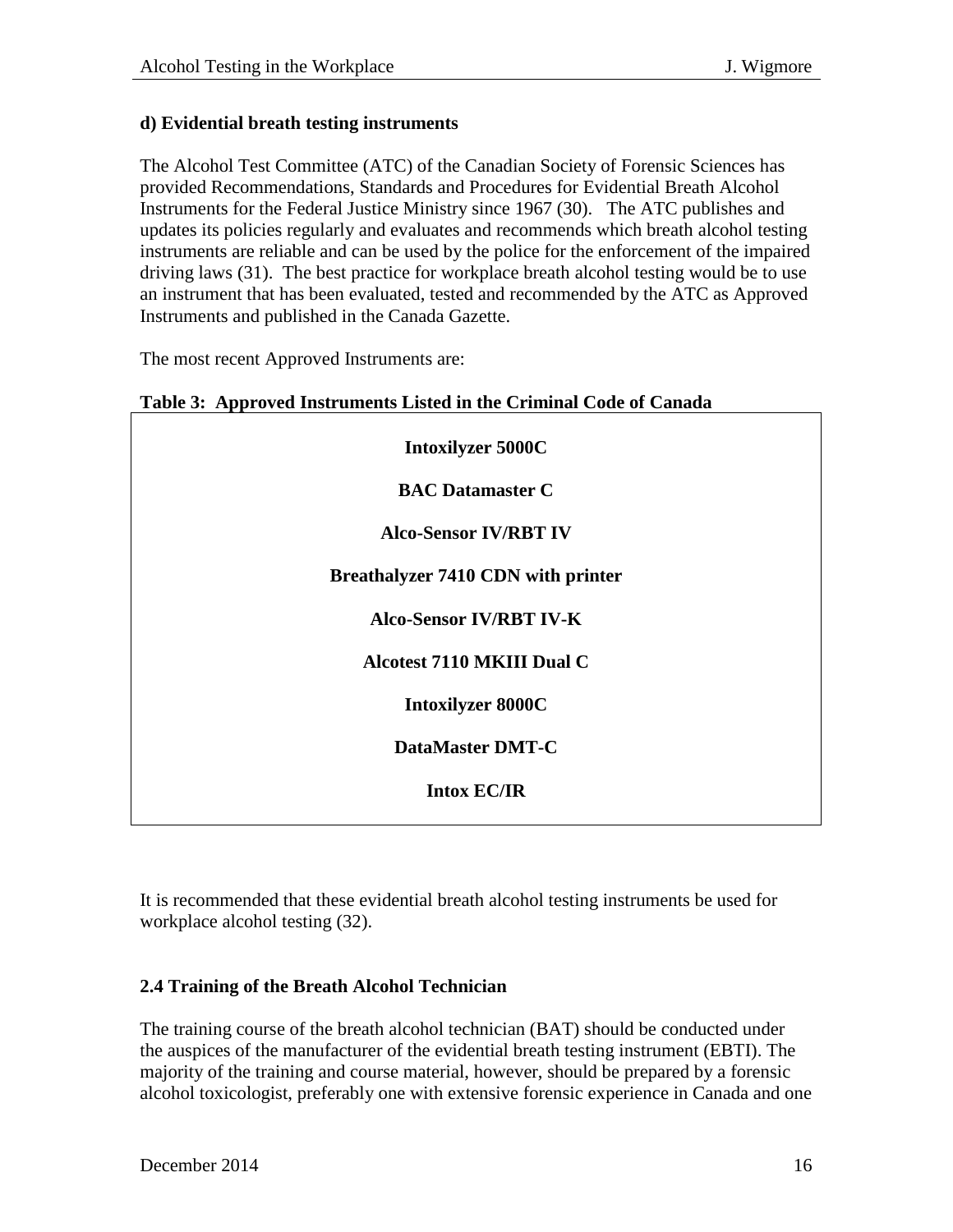who has taught police officers on breath alcohol testing. The BAT should be trained on specific model of EBTI.

The course should be of at least 3–day in duration (20 hours) and should include both theoretical and practical training, as follows:

**Theoretical training** should include:

- appropriate aspects of chemistry, physics, physiology, and pharmacology of alcohol
- principles of breath alcohol tests
- principles of the instrument technology
- design and theory of operation of the EBTI
- operational procedures of the EBTI
- instrument maintenance and service (if applicable)
- record keeping and quality assurance procedures
- appropriate aspects of workplace safety and alcohol testing

**Practical training** should include:

- testing with alcohol standards and other volatile substances
- conducting at least 15 breath tests on nondrinking subjects
- conducting at least 15 breath tests on 3 drinking subjects

There should also be written and practical examinations.

# **2.5 Annual training/testing of the BAT**

There should be regular annual training and testing of the BAT, which could be web based.

# **2.6 Conversion Training**

If the BAT is required to operate another model of EBTI, a one day (8 hour) conversion training course should be conducted, which includes training specific to the particular model of EBTI. Practical training should include at least 15 breath tests of non-drinking subjects and at least 5 breath tests of one drinking subject.

# **2.7 Breath Testing Procedure**

The evidential breath testing instrument should be placed in an indoor room that has adequate light, ventilation and sufficient stable counter space for the instrument and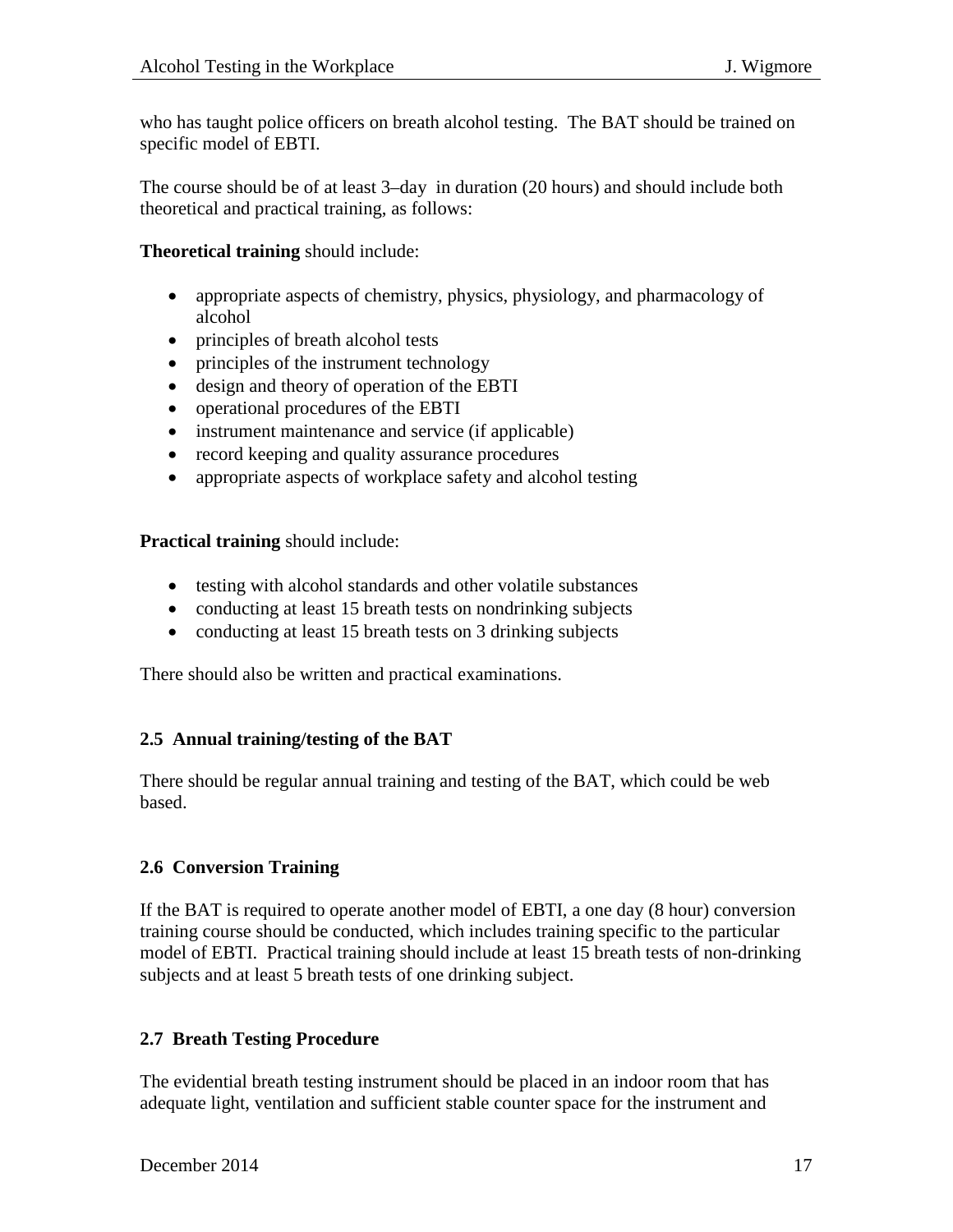accessories. No unauthorized persons should have access to the EBTI. No alcohol based hand sanitizers, or other solvents should be used in the room.

- 1. The subject shall have consumed only water for at least 10 minutes prior to the test. Bread, asthma inhalers, mouth sprays, and energy drinks may cause a false positive breath test result (mouth alcohol effect) for several minutes after use and should be avoided.
- 2. A blank test shall be conducted and shall not give a result greater than 10 mg/100mL.
- 3. A calibration check should be conducted (either wet bath or dry gas) and the result of the EBTI should be within  $\pm$  5% or 5 mg/100mL (whichever is greater) of the target value of the alcohol standard.
- 4. A new unopened mouthpiece should be inserted into the EBTI and the BAT should explain to the testing subject what is required and how to provide a proper breath sample. If the EBTI result of the test subject is less than 20 mg/100mL, the testing sequence is terminated.
- 5. If the EBTI result of the test subject is 20 mg/100mL or greater a second breath test at least 10 minutes later must be conducted to confirm the first breath result.
- 6. During the 10 minutes wait between breath tests, the test subject must be in the presence of the BAT. The subject may only consume tap water or bottled water from a bottle opened by the BAT.
- 7. The difference between the first and second breath tests should not exceed 20 mg/100mL. If the difference is greater than  $\pm 20$  mg/100mL a third test should be conducted at least 10 minutes later and the discrepant result as determined by the BAT be discarded.
- 8. The lowest of the 2 valid breath test results should be used for the determination of appropriate action.
- 9. No other confirmatory test such as blood, oral fluid or urine alcohol testing should be required.
- 10. If a person fails to provide 2 proper breath samples into the EBTI without just cause (such as a severe lung disease), it shall be deemed a policy violation and the person should be removed from duties.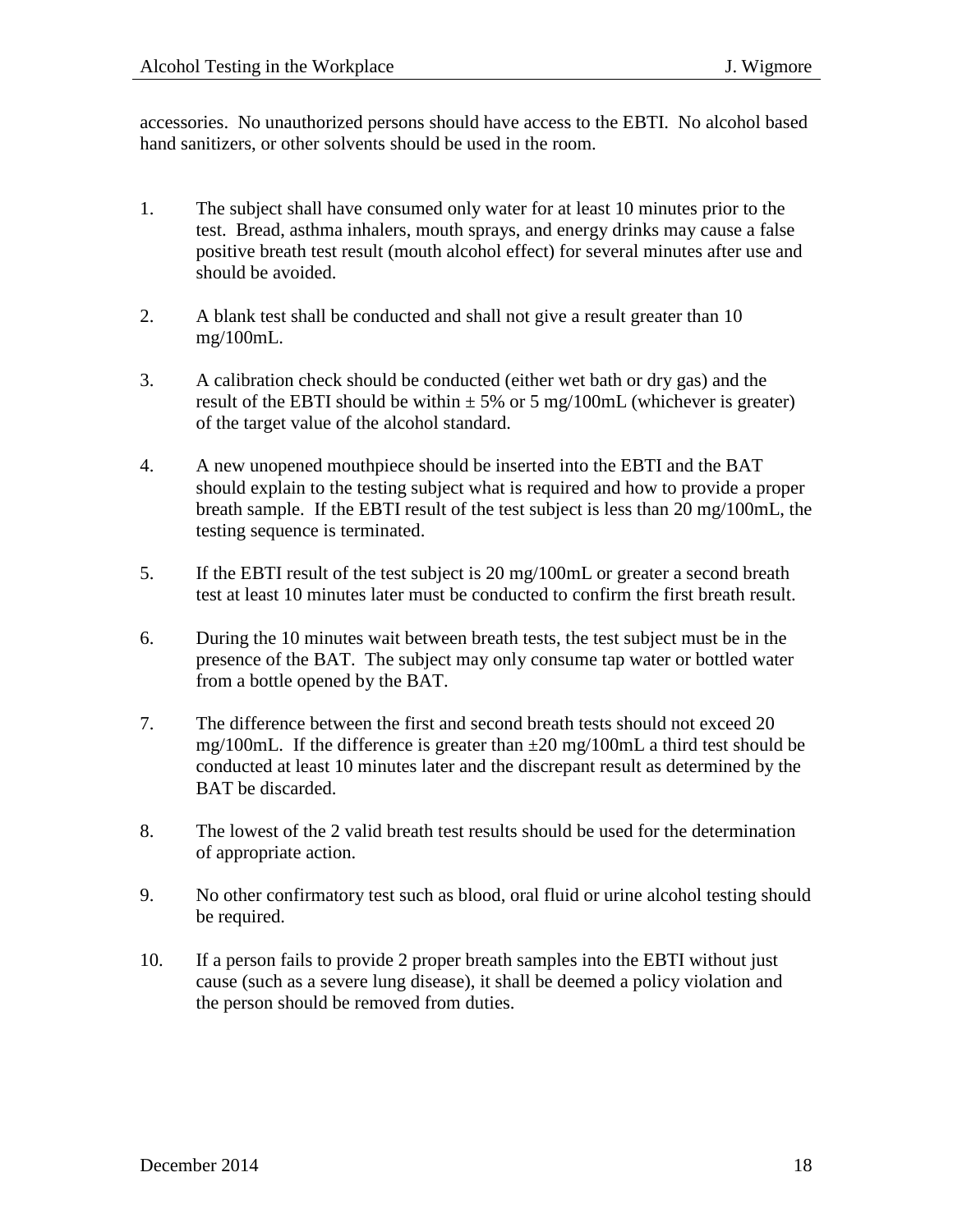#### **2.8 Maintenance and Record Keeping**

Annual maintenance should be conducted on the EBTI by either the manufacturer or its agent. A maintenance log should be kept for each EBTI and should include documentation of parts replaced and problems that were fixed. During the annual maintenance all the stored data should be downloaded and kept with the instrument. A printed record of all positive breath tests (BAC of 10 mg/100mL or more) should also be kept with the maintenance log.

#### **3.0 Blood Alcohol Concentrations and Impairment of Human Performance**

Alcohol is the most readily available depressant drug globally and is currently the most common drug detected in workplace accidents and fatalities (33, 34). Thousands of studies have been conducted for over one hundred years on the effect of alcohol on human behavior and abilities, such that there is a well-established relationship between BAC and impairment of human performance. As one study reported:

*"A major characteristic of the acute effects of ethanol ingestion is a good correlation between ethanol-induced disruption in behavior and the BAC. For the most part, an effect occurs as the BAC rises and dissipates as ethanol is eliminated from the body. Consequently the BAC can be a predictor of behavioral disruption and this predictability is the basis for the validity of using BACs in alcohol testing programs. (35)"*

Another forensic issue of importance is the distinction between impairment of human abilities and skills, and intoxication. Impairment is a decreased ability to perform a task compared to a zero BAC, whereas intoxication refers to the obvious physical effects of alcohol such as slurred speech, diminished co-ordination, and staggered gait and is commonly referred to as being "drunk". Impairment of human performance by alcohol occurs well before the intoxication due to alcohol is visible. Thus while an intoxicated person is definitely impaired, a person impaired by alcohol (which would cause an increased risk of an accident), may not seem intoxicated (36).

#### **3.1 BAC Ranges and Actions**

The following is a tabulation of increasing ranges of BACs and the associated actions that are taken by various organizations or countries. Actions at the BAC ranges proposed for workplace testing in this report have been bolded.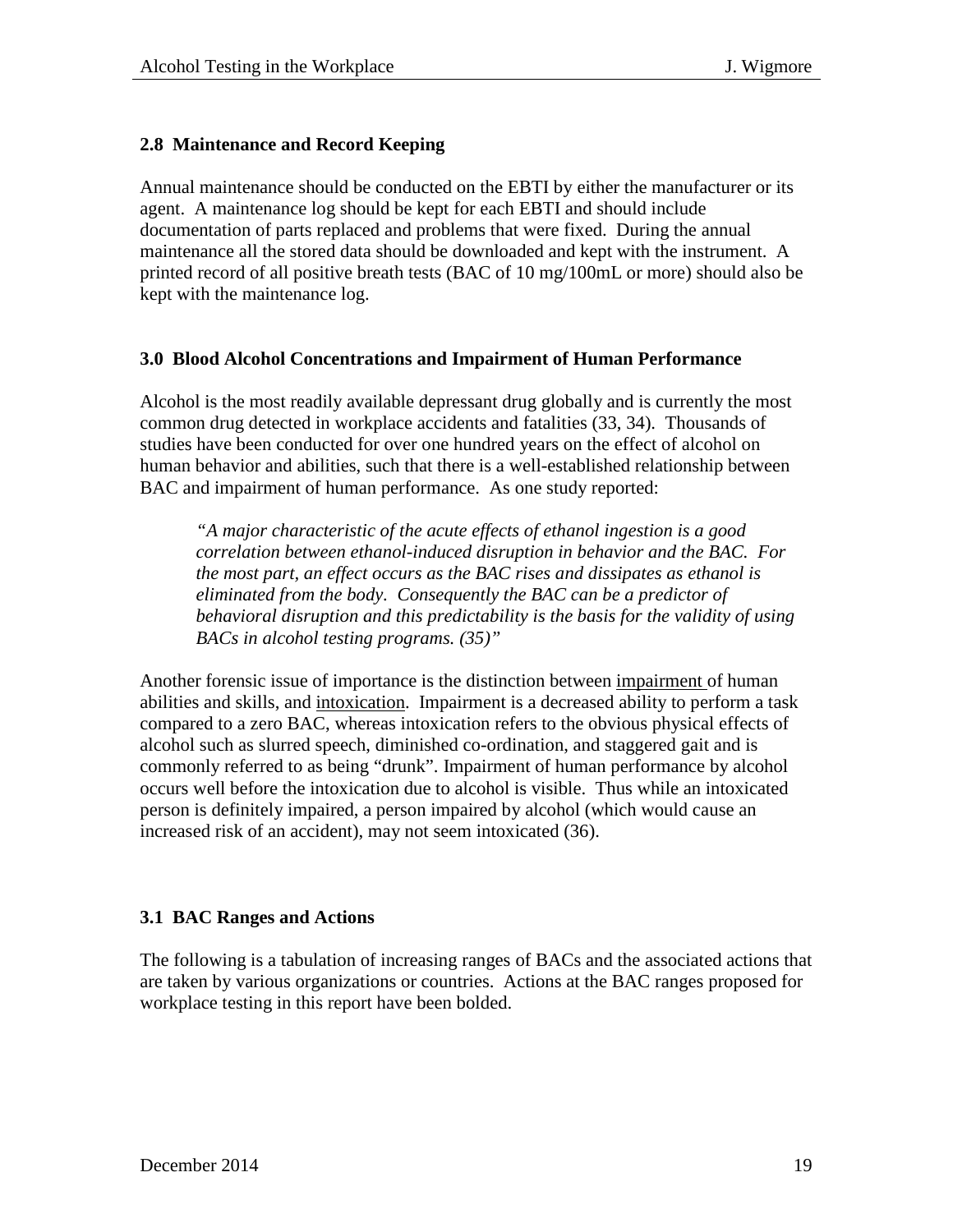| Table 4: BAC Ranges and Actions Taken by Various Jurisdictions<br><b>BAC Range</b><br><b>Action</b> |                                                                                                                                                                                                                                                                                 |  |  |  |
|-----------------------------------------------------------------------------------------------------|---------------------------------------------------------------------------------------------------------------------------------------------------------------------------------------------------------------------------------------------------------------------------------|--|--|--|
|                                                                                                     |                                                                                                                                                                                                                                                                                 |  |  |  |
| 0 to 9 mg/100mL                                                                                     | <b>Alcohol not detected</b>                                                                                                                                                                                                                                                     |  |  |  |
| $10$ mg/ $100$ mL+                                                                                  | Removal of license from Graduated Licensed drivers in<br>Ontario and other provinces                                                                                                                                                                                            |  |  |  |
| 10 to 19 mg/100mL                                                                                   | <b>Traces of alcohol detected</b>                                                                                                                                                                                                                                               |  |  |  |
| $20 \text{ mg}/100 \text{mL}$                                                                       | The BAC limit for driving in Sweden and other<br>Scandinavian countries<br>US Department of Transportation requires employers to<br>remove safety-sensitive employees from duty at this BAC                                                                                     |  |  |  |
| 20 to 39 mg/100mL                                                                                   | <b>Temporary removal of</b><br>safety-sensitive worker from duties recommended<br>A "warn" occurs on AIIDs in most provinces and many US<br>states and the car is unable to start                                                                                               |  |  |  |
| $40 \text{ mg}/100 \text{mL} +$                                                                     | Policy violation and removal of worker from duties is<br>recommended<br>A "fail" occurs on AIIDs and the car is unable to start<br>Temporary removal of a driver's license in Saskatchewan                                                                                      |  |  |  |
| $50 \text{ mg}/100 \text{m}$ L+                                                                     | Temporary removal of all drivers' licenses in other<br>provinces in Canada<br>US National Transportation Safety Board in 2013<br>recommends the illegal BAC for driving in the US be<br>decreased from 80 mg/100mL to 50 mg/100mL<br>BAC limit for drivers in most EU countries |  |  |  |
| $80 \text{ mg}/100 \text{m}$ L+                                                                     | Criminal code BAC for operation of a motor<br>vehicle in Canada and the BAC limit in the US and the UK                                                                                                                                                                          |  |  |  |
| $160$ mg/ $100$ mL+                                                                                 | Increased penalties for driving at this BAC in Canada and<br>many other countries                                                                                                                                                                                               |  |  |  |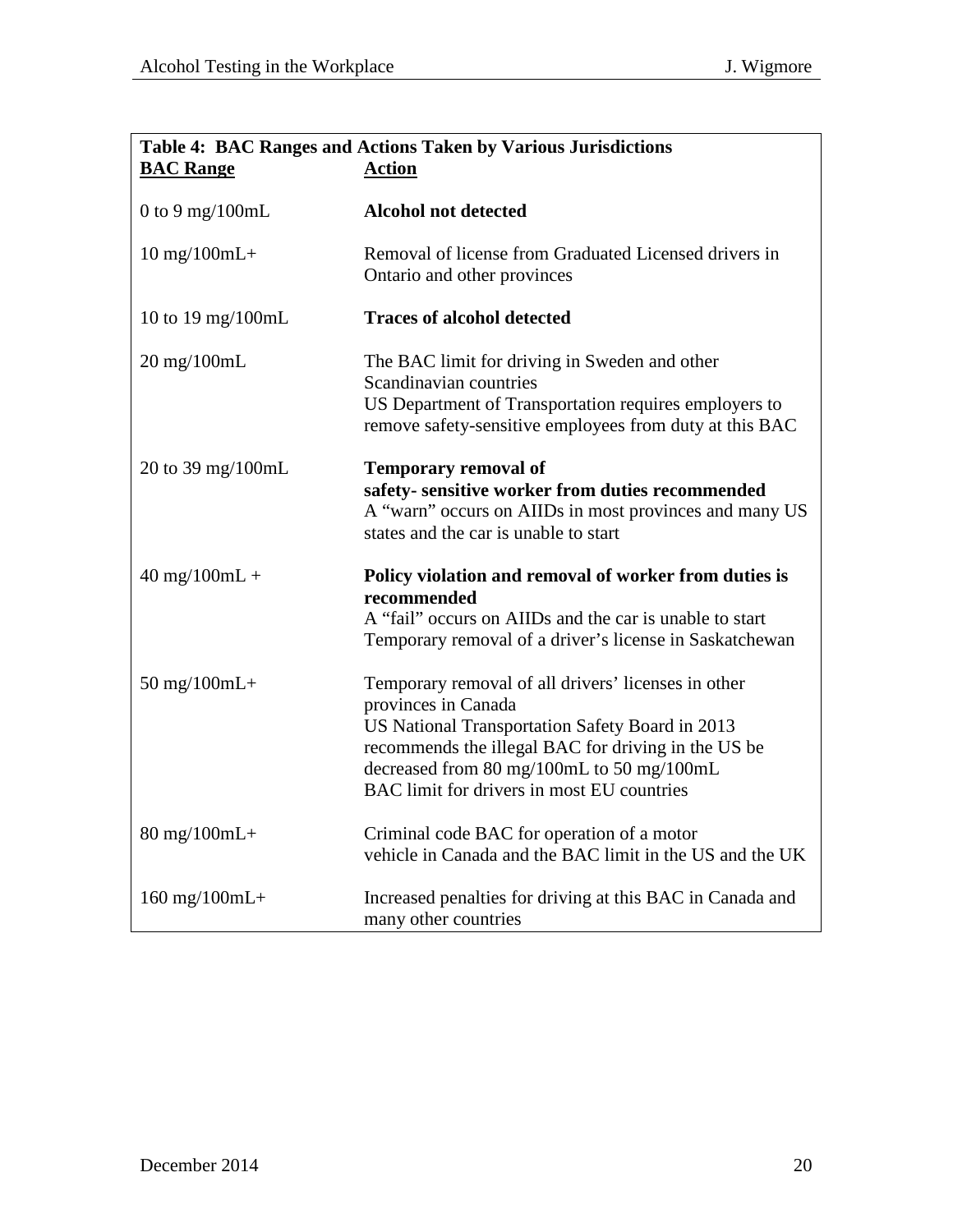#### **3.2 Impairment in the BAC Range of 20 to 39 mg/100mL**

Various laboratory studies have been conducted and impairment has been observed at BACs of **20 mg/100mL** such as

- pursuit tracking (37),
- detection of peripheral stimuli under both noise and quiet conditions (38),
- recovery of the eyes from glare (39),
- reaction time to onset of motion (40), and
- coordination  $(41)$ .

At a BAC of **30 mg/100mL** various studies have demonstrated impairment of faculties such as

- frequency of eye movements and field of view (42),
- choice reaction time (43),
- eye-hand coordination (44), and
- distance judgment (45).

A recent study on the effect of BACs of between **20 and 40 mg/100mL** on auditory and visual reaction time concluded that:

*"Increasing the alcohol dose from zero to moderate resulted in an increase of the mean total response time for auditory stimuli of about 0.2 seconds in comparison to about 0.1 seconds for visual stimuli. Under moderate alcohol doses, workers such as visual display terminal operators, motor vehicle drivers or operators of dangerous machinery who must respond quickly to visual and particularly to auditory alarms may experience increased probability of accident owing to alcohol-induced slowed response and increase probability of erroneous judgments. (46)"*

All of these studies are consistent that workers in safety-sensitive positions should be suspended or temporarily relieved at BACs of between **20 and 39 mg/100mL**.

#### **3.3 Impairment in the BAC Range of 40 to 49 mg/100mL**

Greater impairment occurs at higher BACs. Hence, more aspects of human faculties are impaired, in addition to those that occur at BACs of 20 to 39 mg/100mL. At a BAC of **40 to 49 mg/100mL,** impairment has been shown of faculties such as:

- standing steadiness (47, 48),
- simple reaction time (49),
- visual acuity at a distance (50), and
- time perception (51).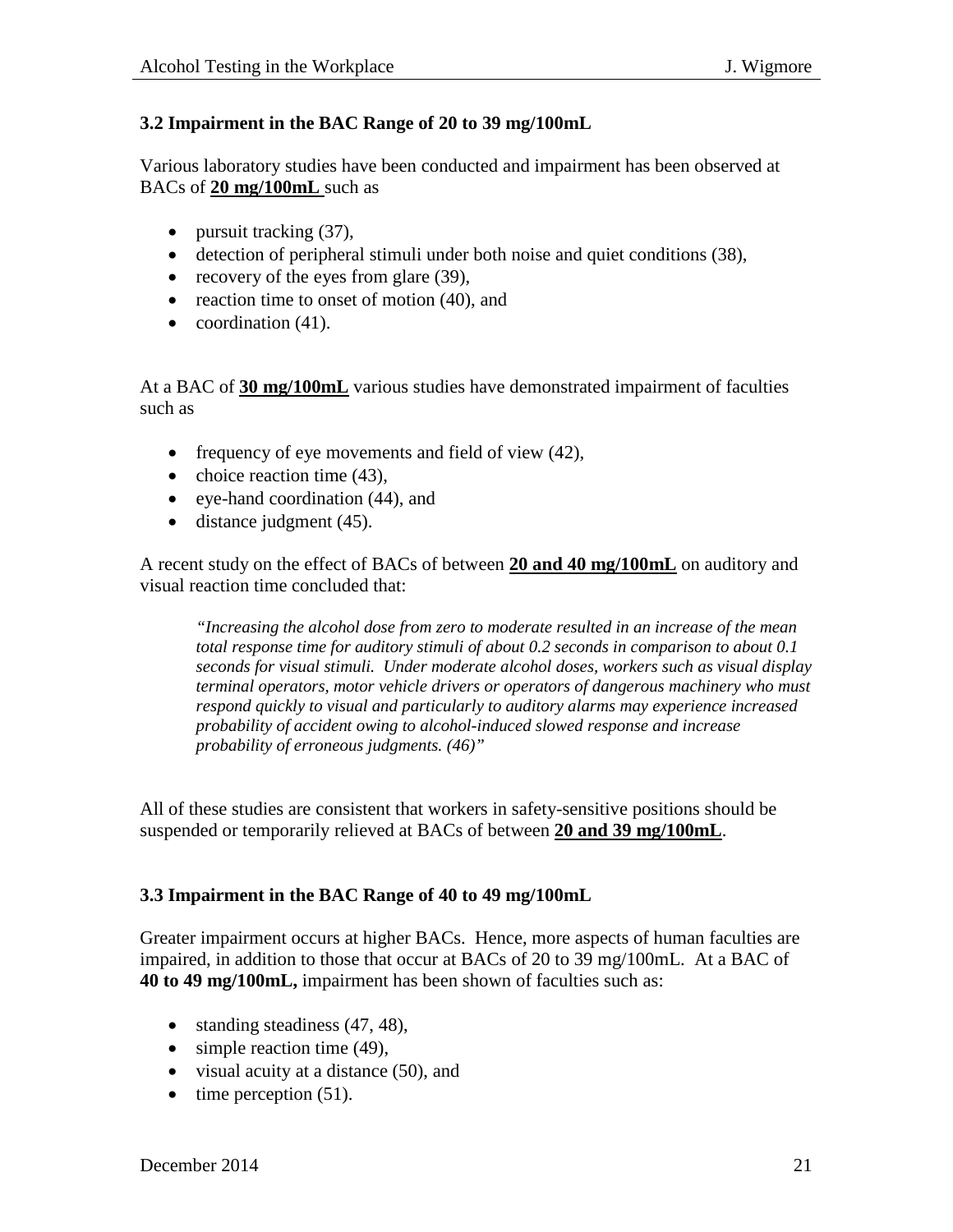#### **3.4 Impairment in the BAC range of 50 mg/100mL+**

More abilities are impaired as the BAC increases to 50 mg/100mL and greater, such as

- smooth oculomotor tracking (52),
- nystagmatic eye movements (53),
- simple visual and auditory reaction time (54), and
- visual motor coordination (55).

A detailed review of studies related to the effect of low doses of alcohol on driving related skills concluded that:

*"The evidence reviewed here indicates that alcohol does not uniformly impair all aspects of performance. Areas such as oculomotor function and divided attention performance demonstrate that impairment can occur at BACs as low as 0.02% [20 mg/100mL]. It is clear moreover that BACs of 0.05% [50 mg/100mL] or more impair nearly all of the important components of driver performance. There is sufficient evidence however to demonstrate that BACs of 0.05% [50 mg/100mL] and more produce impairment of the major component of driver performance; reaction time, tracking, divided attention performance, information processing, oculomotor functions, perception and other aspects of psychomotor performance.(56)"*

The increasing safety risk with increasing BAC can be best illustrated by the following Table 5 which shows the relative percent decreased performance (57).

| <b>Blood Alcohol</b> | <b>Mean Percent</b>      |
|----------------------|--------------------------|
| <b>Concentration</b> | <b>Relative Decrease</b> |
| (mg/100mL)           | In Human Performance     |
| 0                    | 0                        |
| 20                   | 45%                      |
| 40                   | 68%                      |
| 60                   | 85%                      |
| 80                   | 95%                      |
| 100                  | 98%                      |

| Table 5: Relative Decrease in Human Performance Based on a Review of |
|----------------------------------------------------------------------|
| <b>Laboratory Studies</b>                                            |

The equation used in this tabulation was performance  $(+)$ /performance  $(0)$  -1 X 100.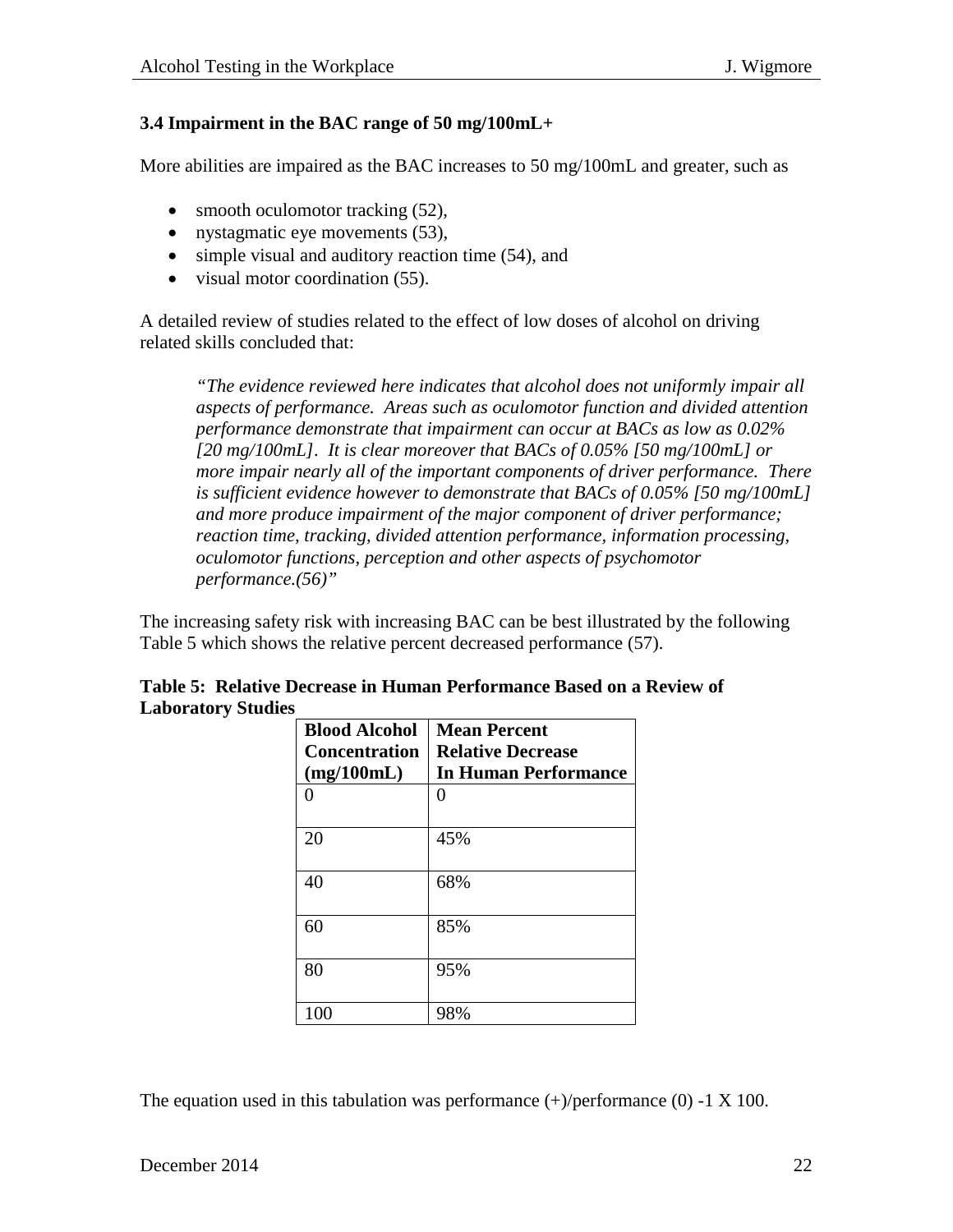#### **4.0 Alcohol Impairment, Physical Observations and Standardized Field Sobriety Tests**

In contrast to the scientific, reliable, accurate and objective method of determining impairment due to alcohol by measuring BACs using an EBTI, physical observations of the individual to determine impairment tend to be a subjective method of determining whether someone is under the influence of alcohol. Physical observation is prone to false negatives (due to alcohol tolerance) and false positives (due to medical conditions).

#### **4.1 Alcohol Tolerance**

It is difficult to detect drivers with a BAC of greater than 80 mg/100mL by physical observations alone. In one study in Alberta, police officers were only able to detect 8% of the drivers who had a  $BAC > 80$  mg/100mL (58). In another study, 18 trained police officers assessed the alcohol impairment of 36 students who had either a low BAC (44 to 53 mg/100mL) or a high BAC (58 to 65 mg/100mL). The police officer's judgment of the students' BACs ranged from 0 to 134 mg/100mL in the low BAC group and 0 to 150 mg/100mL in the high BAC group (59). The study concluded that police judgments of alcohol intoxication are "highly subjective" and "potentially unreliable".

The main problem with relying on physical observations alone to determine alcohol impairment is that heavy, chronic drinkers and alcohol-dependent individuals develop a "tolerance" to the obvious physical effects of alcohol. At high BACs that would cause a social drinker to manifest obvious drunkenness, whereas, the alcohol-tolerant individual may show only slight physical effects, although both types of individuals would still be impaired by alcohol.

In order to correct this deficiency in Canada, police officers can conduct breath alcohol screening at the roadside, using an ASD, for "reasonable suspicion" that the driver had been drinking. The use of approved screening devices have greatly improved the detection of drivers with BACs as high as 310 mg/100mL who would normally have not been arrested (60). Once the driver fails the roadside alcohol screening test an EBTI test is then conducted and it is the result of EBTI that determines the charge. The screening tests results were confirmed by the EBTI result in 99.8% of the drivers tested at the roadside by police in Toronto (60).

Not only do police have difficulty in determining whether a driver is intoxicated by alcohol, even medical doctors may also have difficulty with determining alcohol intoxication in alcohol-dependent patients with a high tolerance to alcohol (61). In this study by Perper et al. (1986), 110 alcoholics who voluntarily entered a detoxification centre were examined clinically by medical doctors who formed an opinion as to the degree of alcohol intoxication of the patient. A blood sample was then collected from the patient and the BAC was determined. The BACs of the patients ranged between 0 and 440 mg/100mL. It was observed that of the 54 patients with a BAC of over 200 mg/100mL, 35% showed no signs of clinical intoxication. The authors concluded: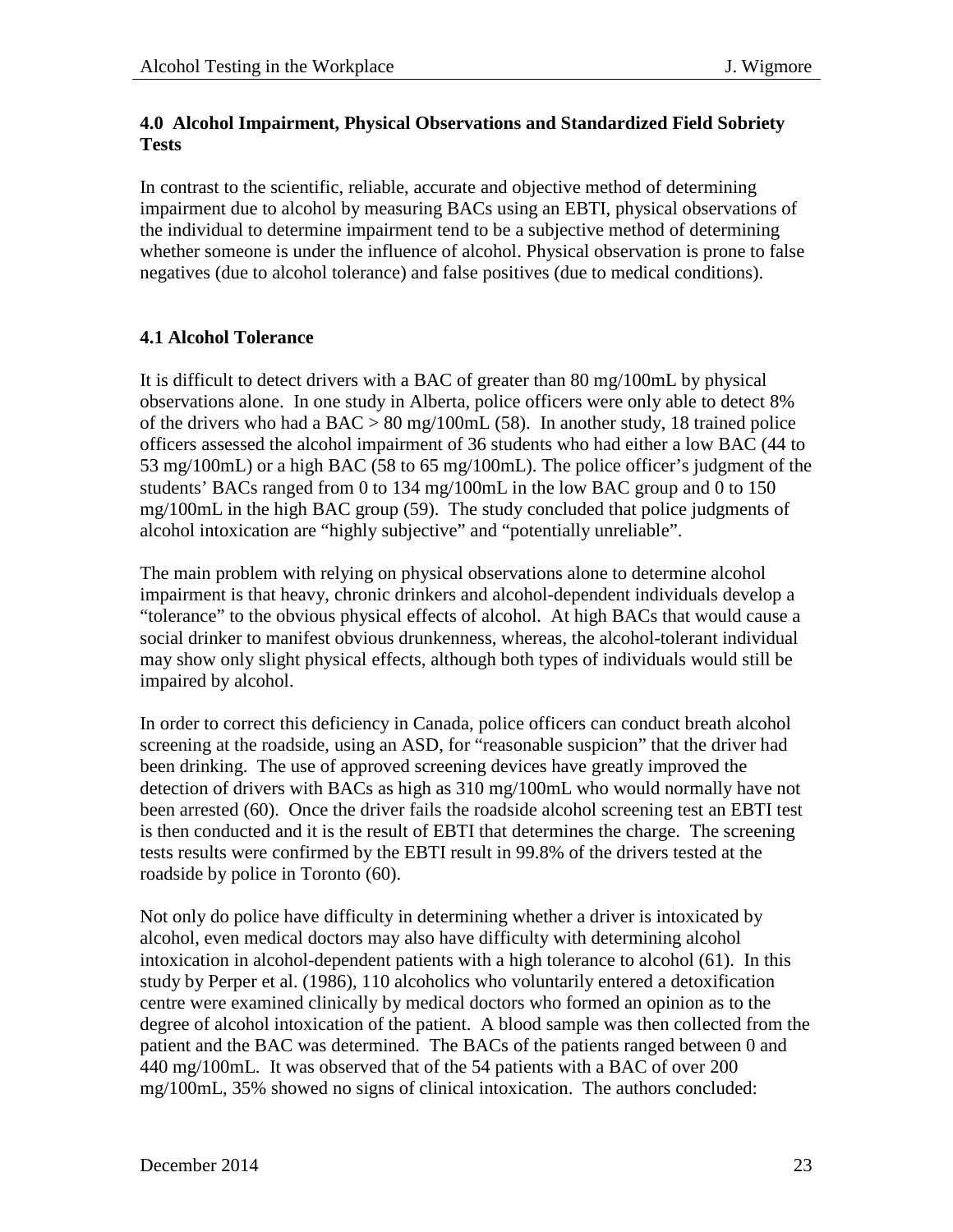*"From a medico-legal point of view, the interpretation of a high blood alcohol concentration as an indicator or incapacitation, manifest drunkenness, or as an exclusive cause of death is unreliable. Therefore, for example, a bartender who serves a "chemically intoxicated" person (that is, having ipso facto a high BAC) should not be accused of serving alcohol to an obviously "clinically intoxicated" individual. One should not, however, conclude that apparent clinical sobriety in a chemically intoxicated alcoholic reflect safe or acceptable driving capabilities. Driving combines a complex array of physical and mental activities that require anticipatory judgments, estimated of distance, peripheral vision and short reaction time to unexpected hazards, all of which are known to be adversely affected by alcohol. (61)"*

#### **4.2 Diseases/Medical Conditions which May Mimic Alcohol Intoxication**

In addition to the false negative cases caused by alcohol tolerance in alcohol-dependent individuals (i.e. a person with a high BAC and no obvious signs of intoxication), physical tests are also prone to false positives, in which the apparently alcohol-intoxicated individual is suffering from a medical condition that mimic alcohol intoxication and actually is alcohol-free.

Some of these conditions include (62):

- **Hypoglycemia**
- **Diabetic ketoacidosis**
- **Cerebrovascular accidents**
- **Seizure disorders**
- **Subdural hematoma**
- **Concussion Syndrome**
- **Hypoxia**
- **Hypotension**
- **Hyper/Hypo-thermia**

Of course the results of the EBTI will help distinguish these conditions from alcohol intoxication and prevent false positive results of apparent alcohol intoxication.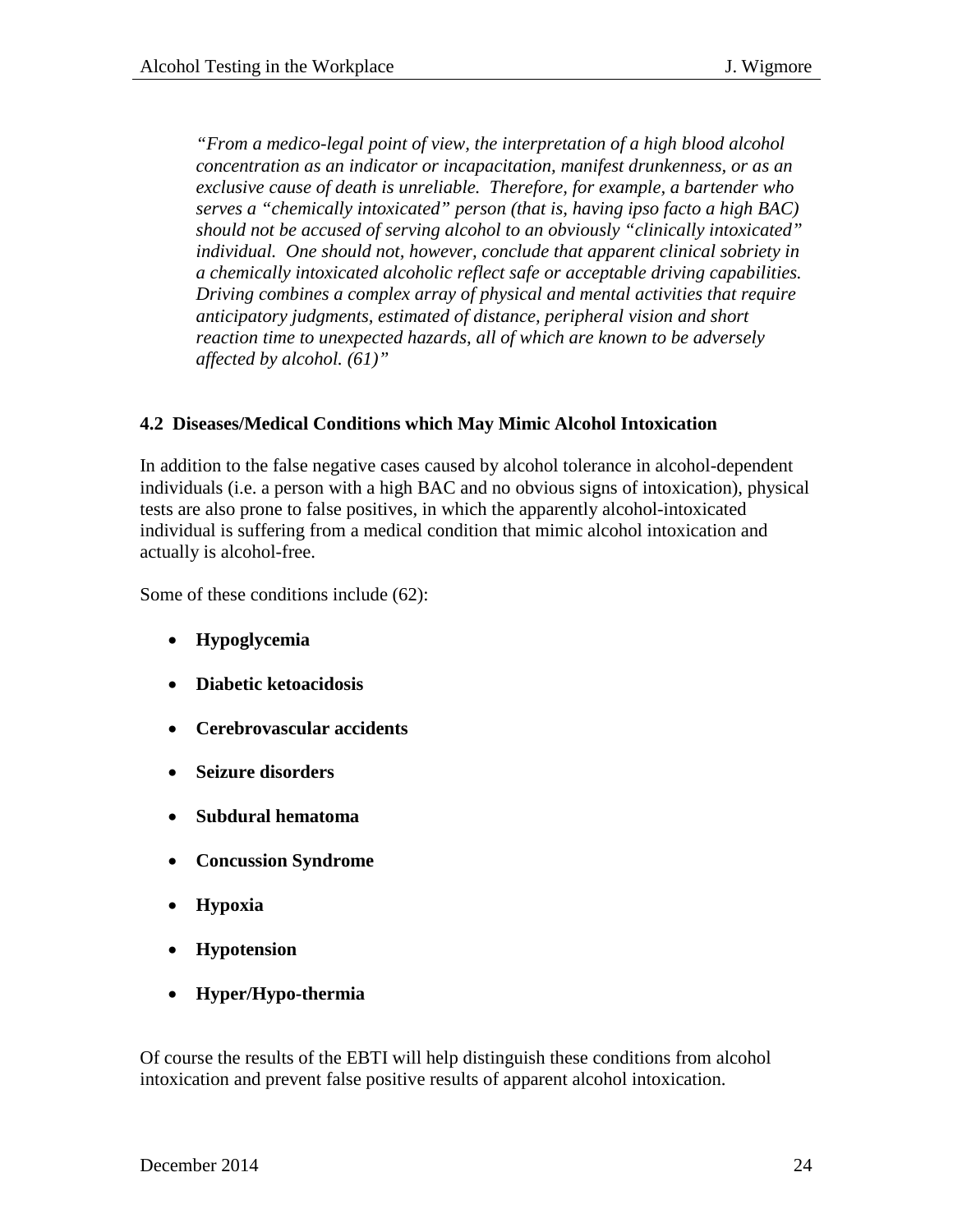#### **4.3 Standardized Field Sobriety Tests**

Standardized field sobriety tests (SFSTs) were first developed by the police in the US in the 1970s to enhance the detection of drinking drivers since their laws did not allow for preliminary roadside breath alcohol screening of suspected drivers using an ASD, as in Canada. SFSTs consist of 3 sets of physical tests (63):

- **Horizontal Gaze Nystagmus (HGN)**
- **Walk and Turn (WAT)**
- **One-Leg Stand (OLS**)

These tests were originally designed to detect drivers with a BAC of over 100 mg/100mL, which was the BAC limit for driving in the US until it was lowered recently to 80 mg/100mL. The accuracy of SFSTs decreases at BACs 80 mg/100mL and lower and are not effective at BACs of 20 to 50 mg/100mL, which are an important BAC range for workplace alcohol testing.

One criticism of field sobriety tests is that they are difficult to perform and almost seem designed for failure. For example, 14 police officers who watched videotapes of 10 male and 11 female sober subjects (i.e. their BACs were 0) performing OLS, WAT and other tests determined that 46% of these alcohol-free subjects were impaired by alcohol (64).

In addition, SFSTs require at least 5 to 10 minutes to conduct properly whereas the passive alcohol screener breath test only requires about 15 seconds to conduct (65). There are also issues of training and maintaining the more complex and difficult skills required to conduct a SFST. Training for SFSTs requires approximately 3 days for the police and they can maintain their skill level by conducting numerous tests on drinking drivers. Whereas in the workplace it would be more difficult to maintain the skill level of conducting SFSTs as the incidence of drinking is so much lower in the workplace than in driving.

One researcher concludes for SFSTs that:

*"Abandon all such tests, because even the best of them (HGN) produces substantial numbers of false positive (and negative) results and move more in the direction of chemical-based[i.e. breath tests] enforcement. (66)"*

This report agrees with that conclusion and recommends that the best practice for workplace screening for alcohol is by determining the BAC of the employee by use of EBTI.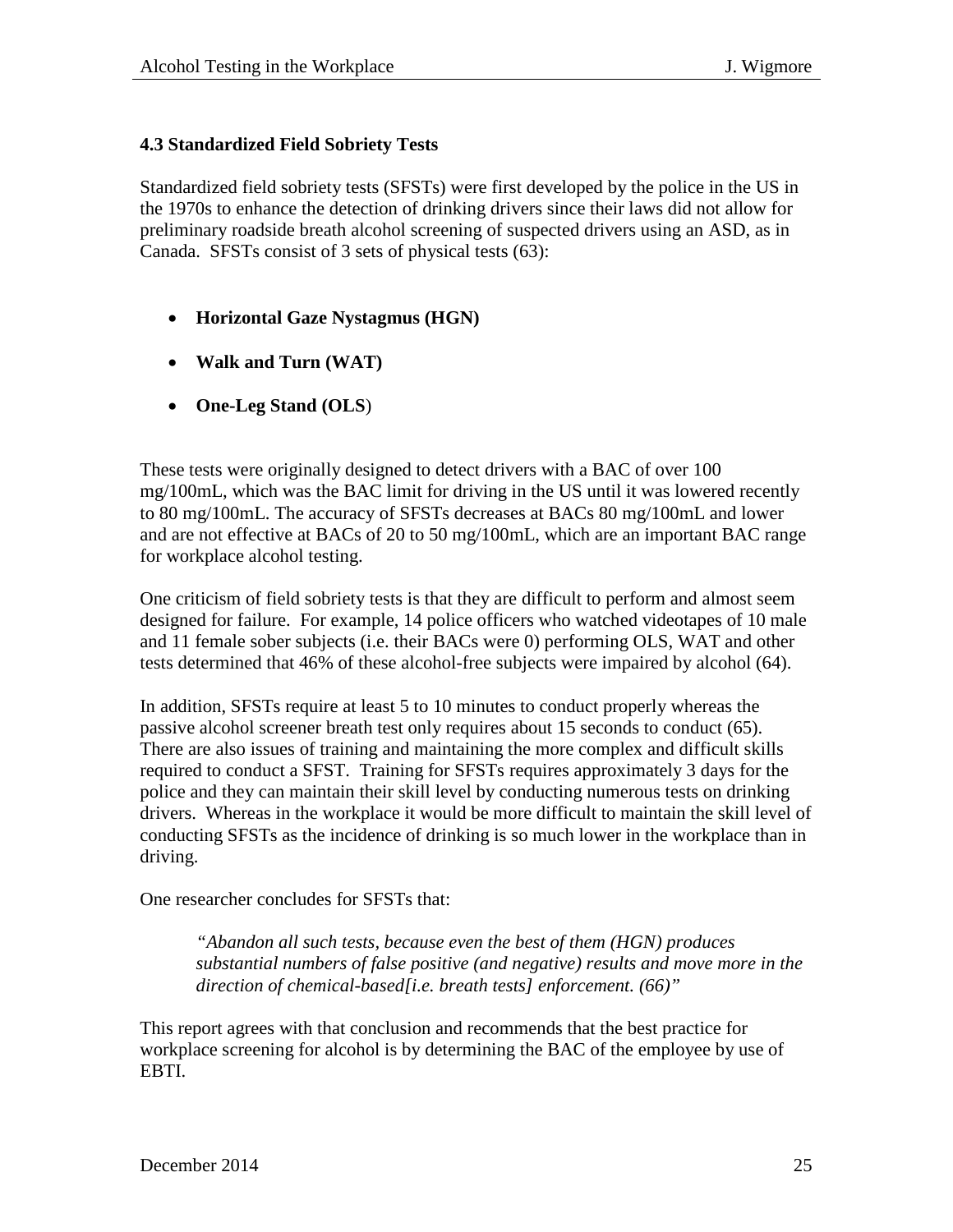#### **4.4 Non-expert opinion of alcohol intoxication (Graat vs R.)**

The Supreme Court of Canada has answered the question of whether a person needs specialized training or to be an expert to determine whether someone is intoxicated by alcohol and thus unfit to drive a motor vehicle (67). In an appeal of the conviction of Anthony Graat of his ability to drive impaired by alcohol, presented by the famous defence lawyer Edward Greenspan, the court ruled that:

*"Nor is this a case for the exclusion of non-expert testimony because the matter calls for a specialist. It has long been accepted in our law that intoxication is not such an exceptional condition was would require a medical expert to diagnose it. An ordinary witness may give evidence of his opinion as to whether a person is drunk. This is not a matter where scientific, technical or specialized testimony is necessary in order that the tribunal properly understands the relevant facts. Intoxication and impairment and impairment of driving ability are matters which the modern jury can intelligently resolve on the basis of common ordinary knowledge and experience. The guidance of an expert is unnecessary (67)".* 

Thus anyone in a workplace should be able to identify without additional training or expertise that a person is intoxicated or drunk due to alcohol. Such an intoxicated person should then be required to have an EBTI instrument to determine the BAC and objectively show whether the intoxicated condition was due to alcohol.

#### **5.0 Conclusions**

The various forensic toxicology aspects of alcohol as applied to the workplace have been presented in this report. An extensive literature review validates the proposed BAC limits for the workplace of 20 to 39 mg/100mL (temporary removal of a safety sensitive worker from duties) and 40 mg/100mL or greater (as a policy violation and the removal of the worker from duties). Evidence was presented to justify employer actions at these BACs where impairment of human performance is deemed to pose a safety risk.

The best method from a forensic toxicology perspective, to determine impairment of human abilities by alcohol, is to determine the BAC. The best method to determine the BAC in the workplace is by conducting a breath alcohol test using an EBTI, operated by a trained BAT. Urine testing for alcohol is not recommended as urine is a pooled sample and may produce a false positive result. Also there are privacy and tampering issues with urine testing that do not occur with breath analysis.

Standardized field sobriety tests are not recommended as they have a high false positive and negative rate compared to breath alcohol testing. SFSTs also require greater skill and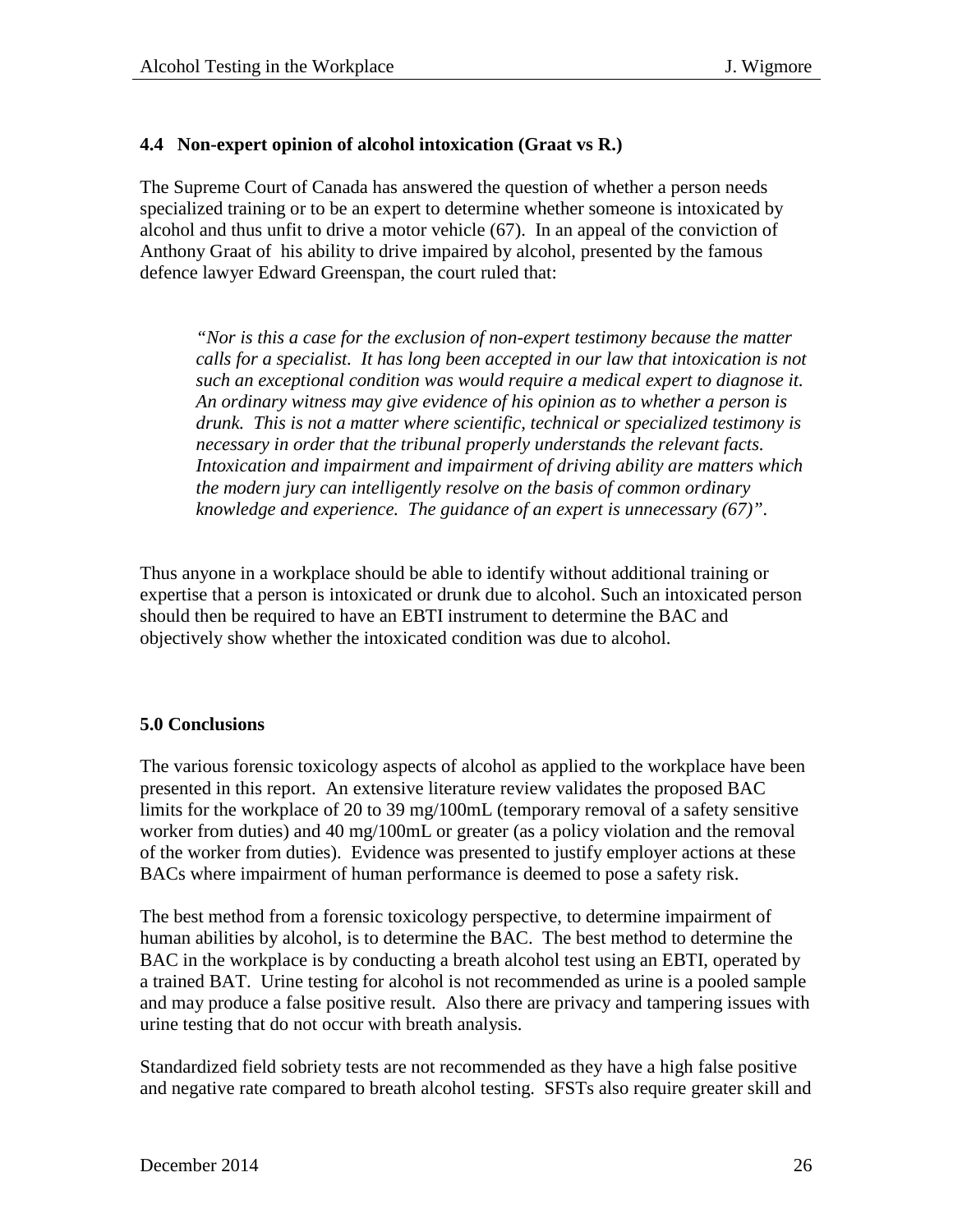training than breath alcohol testing and SFSTs require more time to conduct than breath testing.

In conclusion, this report recommends breath alcohol testing as the best practice for workplace alcohol testing.

#### **Recommendations**

- 1) Breath alcohol screening should be conducted upon arrival to the workplace. This screening may be incorporated into current procedures or by using an independent passive alcohol screener.
- 2) If alcohol is detected in the initial screening, a portable ASD test should be conducted at the scene, and if a BAC of 20 mg/100mL or greater is detected then an EBTI test at the nursing/first aid station should be conducted by trained medical personnel. Appropriate action should be taken according to the BAC determined by the EBTI.
- 3) Since breath alcohol screening is recommended to be conducted upon arrival, different cutoff BACs would not be required for varying lengths of time the worker has been at work (which is the approach taken by the US NRC, Part 26 103). In the event that testing does occur partway through a workers shift (e.g., post-incident or for cause testing), it is recommended that the uncorrected EBTI result be employed.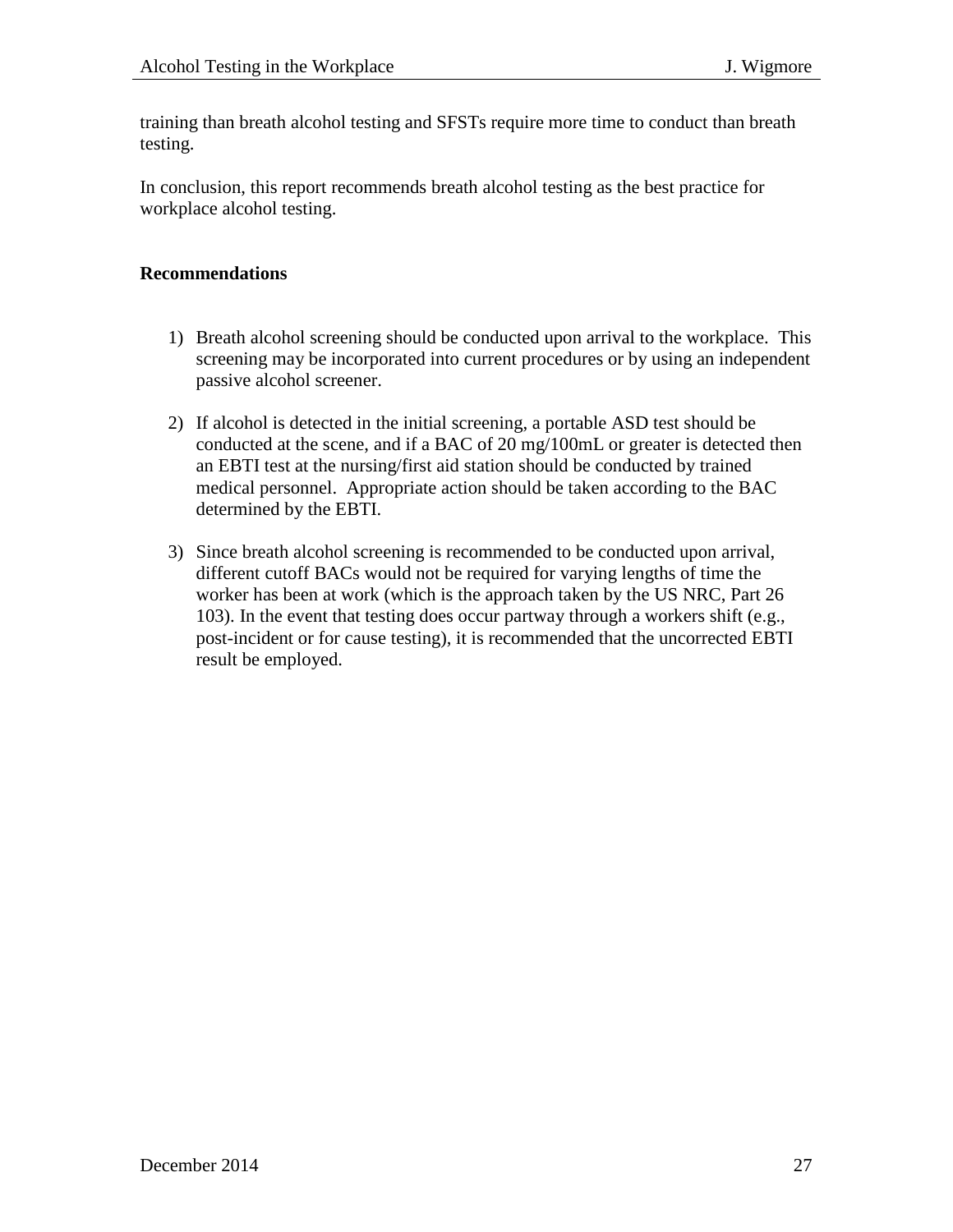# **Abbreviations and Explanations**

| $\,>$           | greater than                                                                                          |
|-----------------|-------------------------------------------------------------------------------------------------------|
| $\,<\,$         | less than                                                                                             |
| $=$             | equals to                                                                                             |
| <b>AGLC</b>     | Alberta Gaming and Liquor Commission                                                                  |
| <b>AIID</b>     | automobile ignition interlock device                                                                  |
| <b>ATC</b>      | <b>Alcohol Test Committee</b>                                                                         |
| <b>BAC</b>      | blood alcohol concentration                                                                           |
| <b>BAE</b>      | blood alcohol equivalent- instantly obtained BAC per oz of<br>liquor consumed distributed through TBW |
| <b>BAT</b>      | breath alcohol technician                                                                             |
| $\rm ^{o}C$     | degrees Celsius the metric measure of temperature                                                     |
| CO <sub>2</sub> | carbon dioxide                                                                                        |
| <b>EBTI</b>     | evidential breath testing instrument                                                                  |
| EC              | electrochemical a type of detector for alcohol also known<br>as the fuel cell detector                |
| EC/IR           | electrochemical/infrared dual detection system for breath<br>alcohol testing                          |
| g/100mL         | grams of alcohol in 100 millilitres of blood (the unit for<br>measurement of alcohol in the US)       |
| $\mathbf h$     | hour                                                                                                  |
| $H_2O$          | water                                                                                                 |
| <b>HGN</b>      | Horizontal Gaze Nystagmus- one of the tests of SFST                                                   |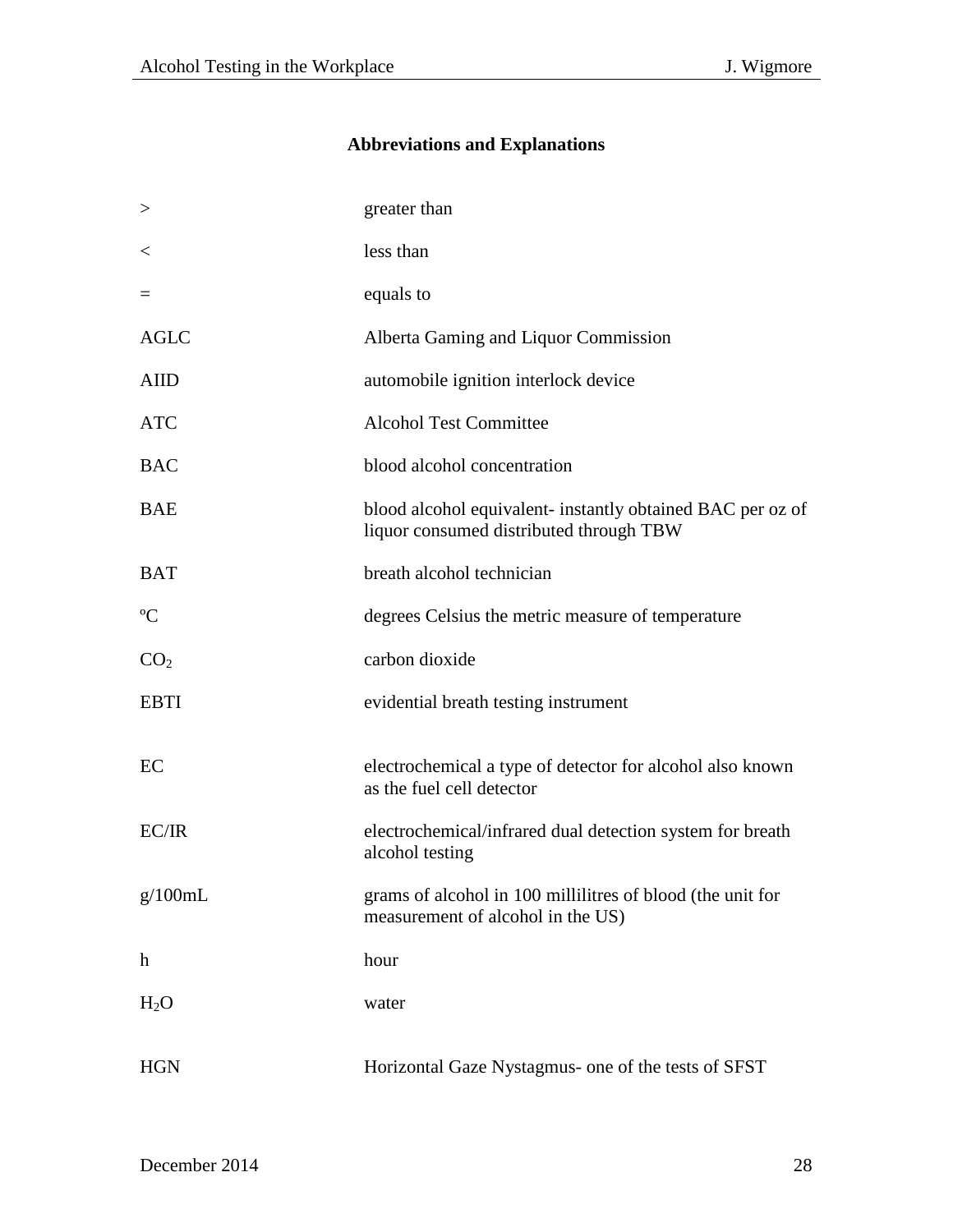| IR             | infra-red light which is used for the detection of alcohol                                                                                                                                                      |
|----------------|-----------------------------------------------------------------------------------------------------------------------------------------------------------------------------------------------------------------|
| m <sup>2</sup> | square metres                                                                                                                                                                                                   |
| <b>MAE</b>     | mouth alcohol effect                                                                                                                                                                                            |
| mg/100mL       | milligrams of alcohol in 100 millilitres of blood (the unit<br>for measurement of BAC in the Criminal Code of Canada).<br>It can be converted into BAC units used in the US<br>$(g/100mL)$ by dividing by 1,000 |
| mg/100mL/h     | milligrams of alcohol in 100 millilitres of blood per hour<br>(used for measuring the rate of alcohol elimination)                                                                                              |
| mL             | millilitres                                                                                                                                                                                                     |
| ng             | nanogram                                                                                                                                                                                                        |
| <b>OLS</b>     | One Leg Stand- one of the tests in the SFST                                                                                                                                                                     |
| 0Z             | ounce                                                                                                                                                                                                           |
| <b>PAS</b>     | passive alcohol sensor                                                                                                                                                                                          |
| <b>RT</b>      | reaction time                                                                                                                                                                                                   |
| <b>SFST</b>    | <b>Standardized Field Sobriety Tests</b>                                                                                                                                                                        |
| <b>TBW</b>     | total body water                                                                                                                                                                                                |
| <b>THC</b>     | tetrahydrocannabinol, the psychoactive drug in marihuana                                                                                                                                                        |
| <b>UAC</b>     | urine alcohol concentration                                                                                                                                                                                     |
| um             | micrometers                                                                                                                                                                                                     |
| V/V            | volume in volume, a unit to determine the volume of<br>alcohol in the volume of an alcoholic beverage                                                                                                           |
| <b>WAT</b>     | Walk And Turn- one of tests in SFST                                                                                                                                                                             |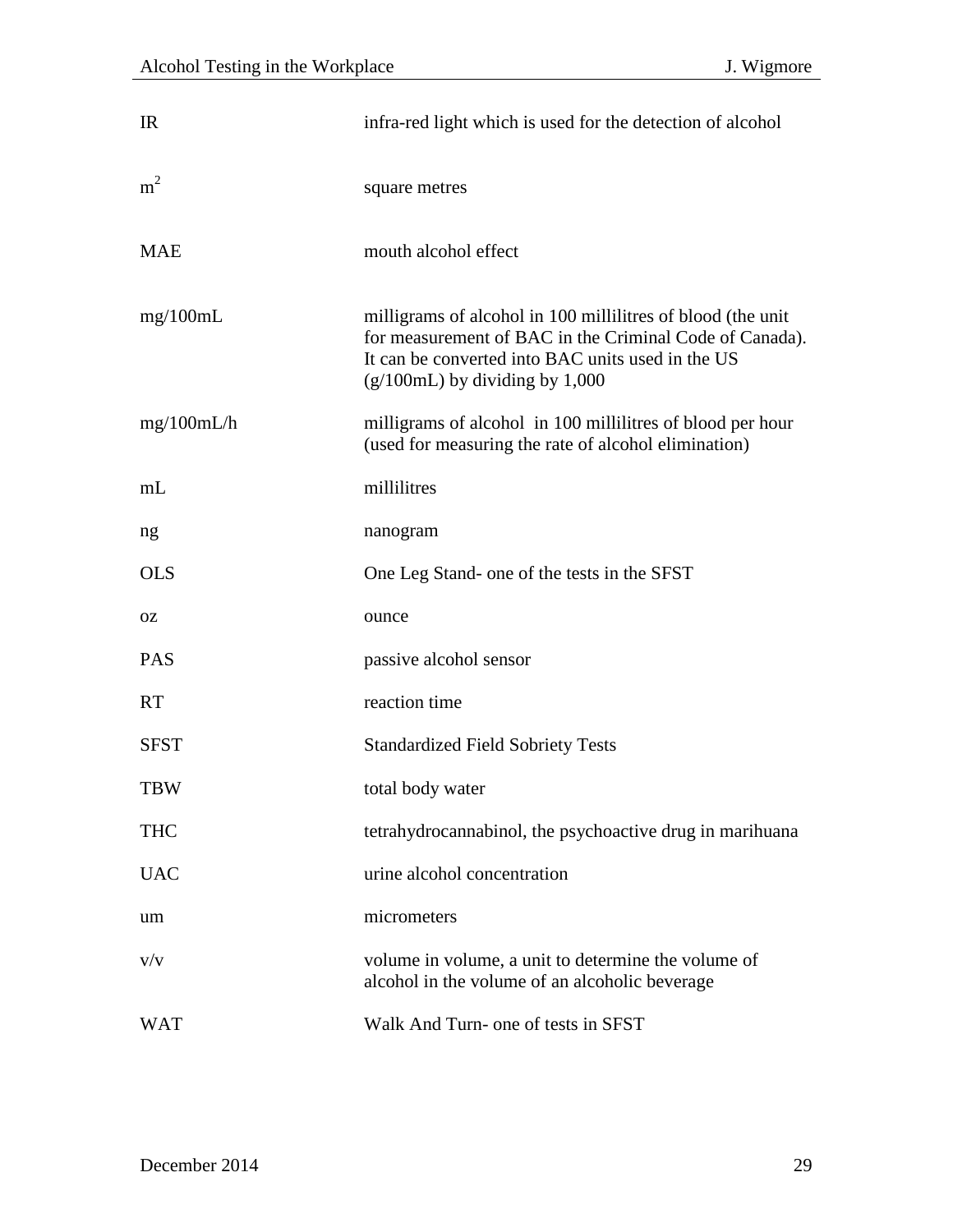#### **References**

- 1. Berggren, S.M., and Goldberg, L., "The Absorption of Ethyl Alcohol From the GastroIntestinal Tract as a Diffusion Process", Acta Physiol. Scand. (1/2): 246- 270, 1940/1941
- 2. Wigmore, J.G., "The Purell Defence: Can the Use of Alcohol-Containing Hand Sanitizers Cause an Elevated Breath or Blood Alcohol Concentration?", Canadian Society of Forensic Science Journal, 42: 147-151, 2009
- 3. Lewis, M.J., "Inhalation of Ethanol Vapour: A Case Report and Experimental Test Involving the Spraying of Shellac Lacquer", Forensic Science Society Journal, 25: 5-9, 1985
- 4. Endres, H.G.E., and Guner, O., "Comparison of D2O and Ethanol Dilutions in Total Body Water Measurements in Humans", Clinical Investigator, 72: 830-837, 1994
- 5. Watson, P.E., Watson, I.D., and Batt, R.D., "Predictions of Blood Alcohol Concentrations in Human Subjects. Updating the Widmark Equation", Journal of Studies on Alcohol, 42: 547-556, 1981
- 6. Barnes, E.W., Cooke, N.J., King, A.J., and Passmore, R., "Observations on the Metabolism of Alcohol in Man", British Journal of Nutrition, 19: 485-489, 1965
- 7. Nyman, E., and Palmlov, A., "The Elimination of Ethyl Alcohol in Sweat", Skandinavischae Archiv fur Physiologie, 74: 155-159, 1936
- 8. Holzbecher, M.D., and Wells, A.E., "Elimination of Alcohol in Humans", Canadian Society of Forensic Science Journal, 17: 182-196, 1984
- 9. Olsen, H., Shakshaug, J., Duckert, F., Stomme, J.H., and Morland, J., "Ethanol Elimination Rates as Determined by Breath Analysis as a Marker of Recent Excessive Ethanol Consumption", Scandinavian Journal of Clinical Laboratory Investigations, 49: 359-365, 1989
- 10. Anstie, F.E., "Prognosis and Treatment of Certain Acute Diseases with Special Reference to the Indications Afforded by the Graphic Study of the Pulse", Lancet, 385-387, September 28, 1867
- 11. Lucas, D.M., and Charlebois, R.C., "Blood, Breath and Urine Alcohol Analysis in Canada", Canadian Society of Forensic Science Journal 11: 75-82, 1978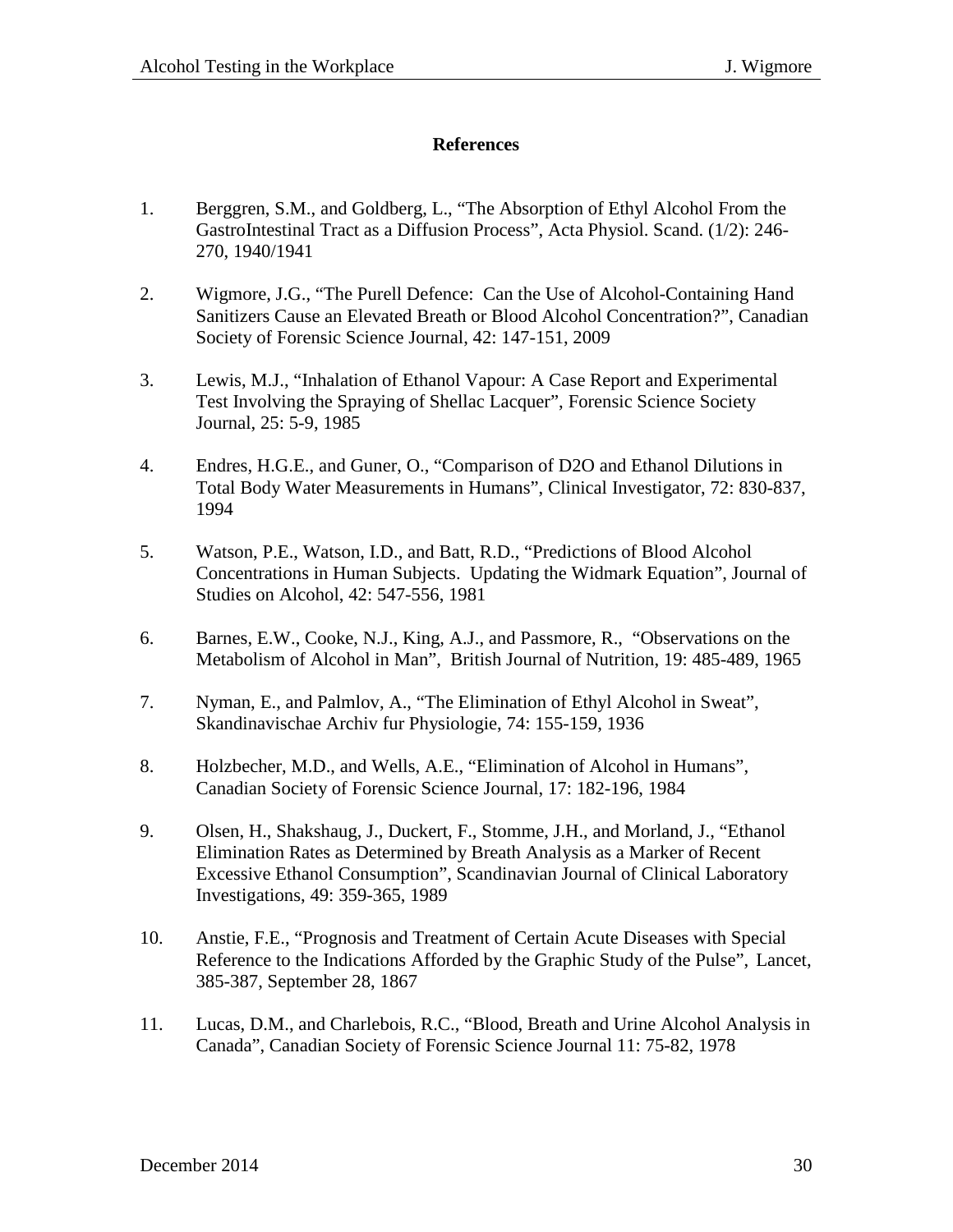- 12. Wigmore, J.G., "Wigmore on Alcohol, Courtroom Alcohol Toxicology for the Medicolegal Professional", Irwin Law, 561pp, 2011
- 13.. Cuculic, D., Bosnar, A., Stemberga, V., Coklo, M., Nikolic, N., and Grgurevic, E., Interpretation of Blood Alcohol Concentration in Maritime Accidents- A Case Report, Forensic Science International, Suppl. Series 1: 35-37, 2009
- 14. Alha, A.R., and Tamminen, V., "Fatal Cases with an Elevated Urine Alcohol but Without Alcohol in the Blood.", Journal of Forensic Medicine, 11: 3-5, 1964
- 15. Henry, W., "Experiments on the Quantity of Gases Absorbed by Water at Different Temperatures and Under Different Pressures", Transactions of the Royal Society of London, 29-42, 1803
- 16. Jones, A.W., "Variability of the Blood:Breath Ratio in Vivo", Journal of Studies on Alcohol, 39: 1931-1939, 1978
- 17. Wigmore, J.G., House, C.J., and Langille, R.M., "Duplicate Breath Alcohol Testing: Should the Statutory Wait in Canada of At Least 15 minutes between Tests be Changed?", Canadian Society of Forensic Science, 38: 1-8, 2005
- 18. Wigmore, J.G., and Lucas, D.M., "The Intoxilyzer 5000C- A Computerized Infrared Evidentiary Breath Alcohol Instrument", Journal of Motor Vehicle Law, 5: 119-140, 1983
- 19 Feeney, M.T., Horne, J.M., and Williamson, A.D., "Sobriety Testing: Intoxilyzers and Listerine Antiseptics, The Police Chief, 70, July 1985
- 20. Baum, C.R., Shannon, M.W., and Woolf, A., "Breath and Blood Ethanol Following Use of Cough-Cold Preparation", Clinical Toxicology, 35: 643-644, 1997
- 21 Logan, B.K., Distefano, S., and Case, G.A., "Evaluation of the Effect of Asthma Inhalers and Nasal Decongestant Sprays on a Breath Alcohol Test, Journal of Forensic Sciences, 43: 197-199, 1998
- 22. Lutmer, B., Zurfluh, C., and Long, C., "Potential Effect of Alcohol Content in Energy Drinks on Breath Alcohol Testing", Journal of Analytical Toxicology, 33: 167-169, 2009
- 23. Logan, B.K., and Distefano, S., "Ethanol Content of Various Foods and Soft Drinks and Their Potential for Interference with a Breath-Alcohol Test", Journal of Analytical Toxicology, 22: 181, 1998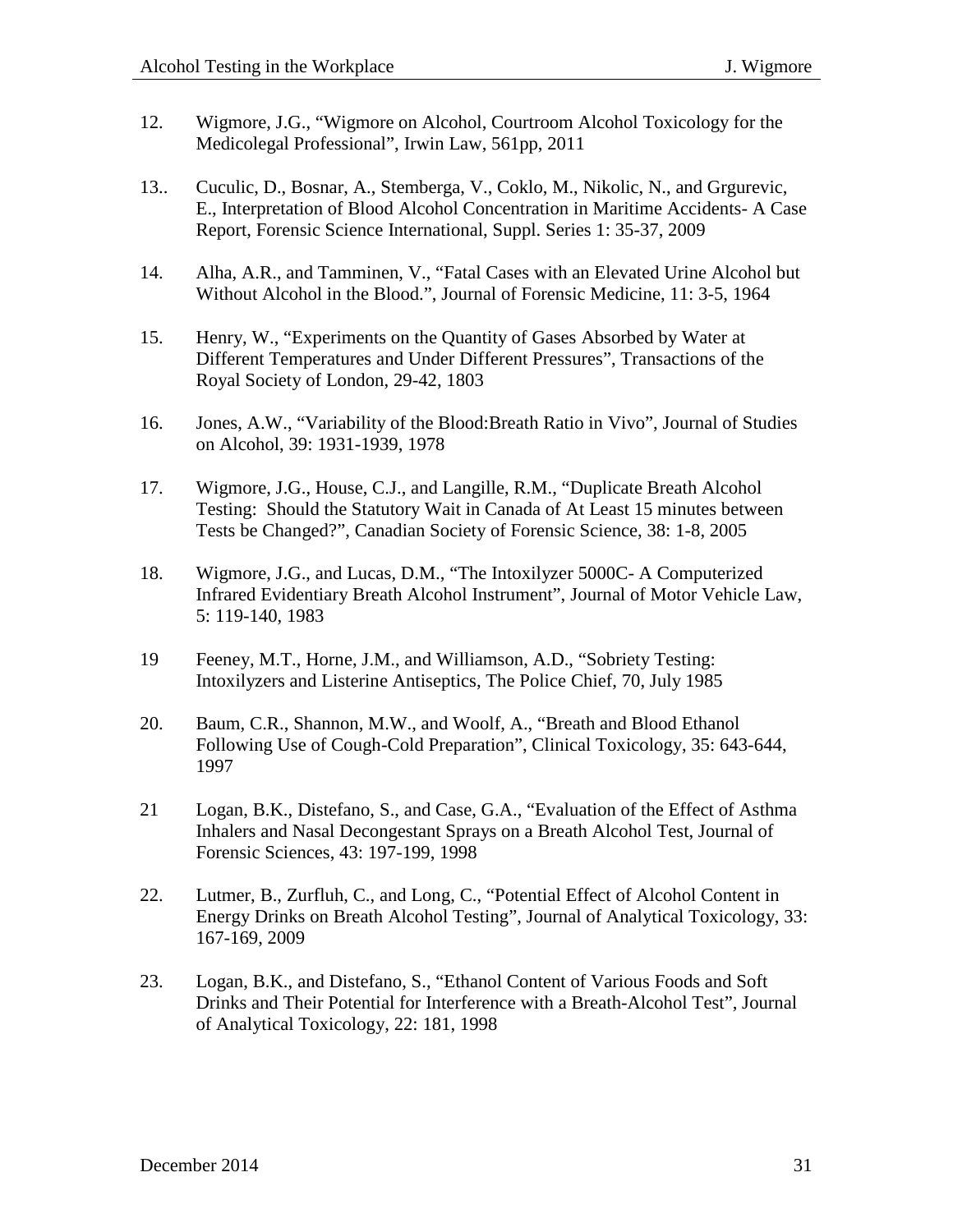- 24. Denney, R.C., and Williams, P.C., "Mouth Alcohol: Some Theoretical and Practical Considerations" in P.C. Noordzij and R. Rozbach (eds), Alcohol Drugs and Traffic Safety- T86, New York, Elsevier, 355-358, 1987
- 25. Bishop, S.C., Johnson, G., Smith, L., Fiorentino, D.D., Garcia, T., Garcia, R., Breyer, C., and Loomis, W.D., "Manual Versus Automatic Sampling Variations of a Preliminary Alcohol Screening Device", Journal of Analytical Toxicology, 33: 521-524, 2009
- 26. Van Tassel, W.E., Dennis, M.E., and Parker, M.E., "Pocket Model Numerical Readout Breath Alcohol Measurement Devices: A Laboratory and In-Vivo Based Evaluation", Proceedings  $17<sup>th</sup>$  ICADTS, Glasgow, Scotland, J. Oliver, P.Williams and A. Clayton (eds), August 2004
- 27. Ferguson, S.A., Wells, J.K., and Lund, A.K., "The Role of Passive Alcohol Sensors in Detecting Alcohol-Impaired Drivers at Sobriety Checkpoints", Alcohol Drugs and Driving, 11: 23-30, 1995
- 28. Jones, T.P., Williams, P.M., and Voas, R.B., "Progress in the Development of Passive Alcohol Sensing Systems", 35<sup>th</sup> International Congress of Alcohol and Drug Dependence, Oslo, Norway, 1: 8pp, 1988
- 29. Voas, R.B., Marques, P.R., Tippetts, A.S., and Beirness, D.J., "The Alberta Interlock Program: The Evaluation of a Province-Wide Program on DUI Recidivism", Addiction, 894: 1849-1859, 1999
- 30. Alcohol Test Committee, Canadian Society of Forensic Science 25<sup>th</sup> Anniversary, Canadian Society of Forensic Science Journal, 25: 201-206, 1992
- 31. Recommended Standards and Procedures of the Canadian Society of Forensic Science Alcohol Test Committee, Canadian Society of Forensic Science Journal, 46:1-23, 2013
- 32. Martin's Criminal Code, 2004, Regulations: Approved Breath Analysis Instruments Order, Approve Instruments, p508
- 33 Gutierrez-Fisac, J.L., Regidor, E., and Ronda, E., "Occupational Accidents and Alcohol Consumption in Spain", International Journal of Epidemiology, 21: 1114-1120, 1992
- 34 Hollo, C.D., Leigh, J., and Nurminen, M., "The Role of Alcohol in Work-Related Fatal Accidents in Australia, 1982-1984, Occupational Medicine, 43: 13-17, 1993
- 35 Hunt, W.A., and Witt, E.D., "Behavioral Effects of Alcohol Ingestion: Implications for Drug Testing", Toxic Substances Journal, 13: 41-49, 1994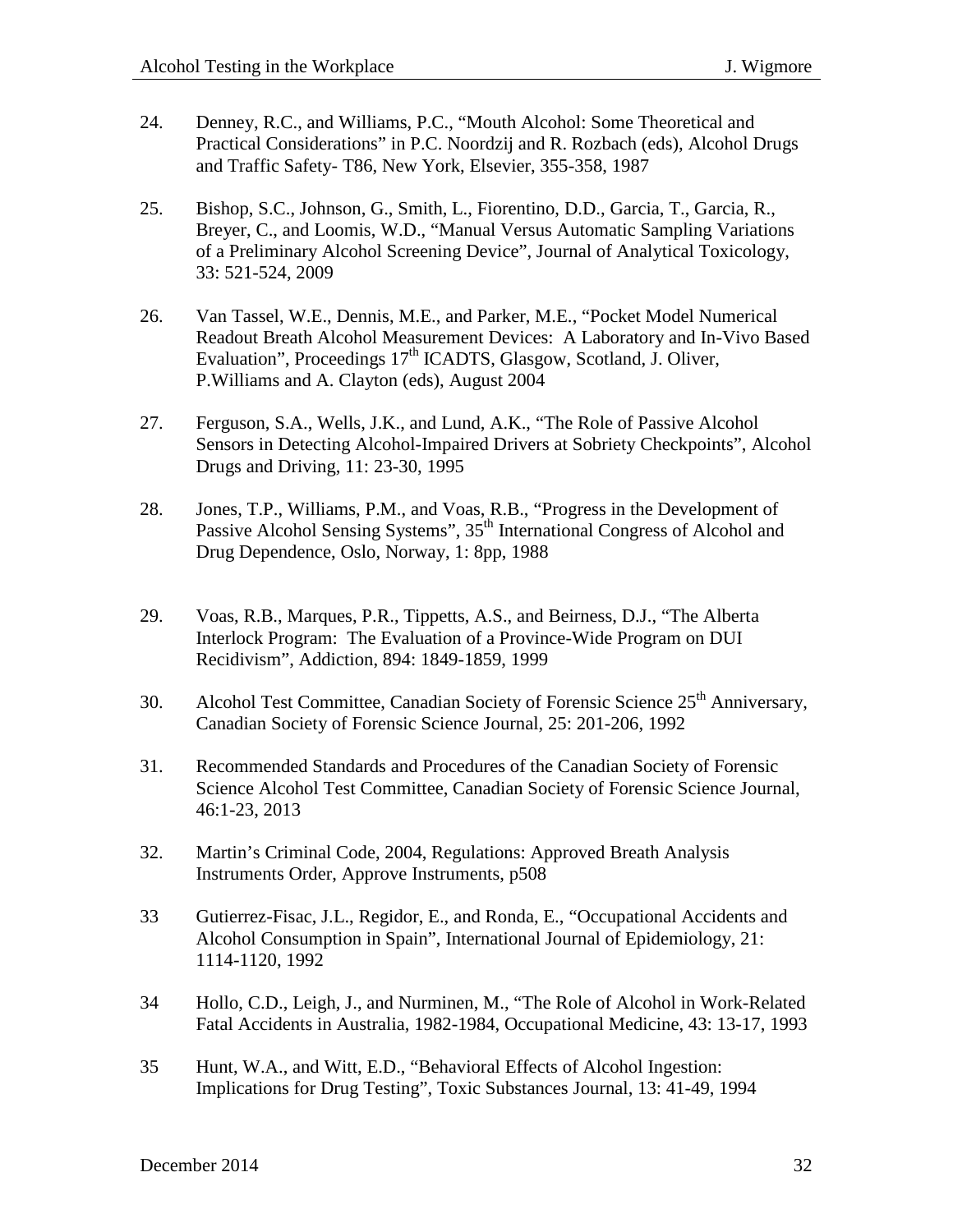- 36 Martin, T.L., Solbeck, P.A.M, Mayers, D.J., Langille, R.M., Buczek, Y., and Pelletier, M.R., "A Review of Alcohol-Impaired Driving: The Role of Blood Alcohol Concentration and Complexity of the Driving Task", Journal of Forensic Sciences, 58:1238-1250, 2013
- 37. Landauer, A.A., and Howat, P.A., "Low and Moderate Alcohol Doses, Psychomotor Performance and Perceived Drowsiness", Ergonomics, 26: 647-657, 1983
- 38. Hamilton, P, and Copeman, A., "The Effect of Alcohol and Noise on Components of Tracking and Monitoring Task", British Journal of Psychology, 61: 149-156, 1970
- 39. Adams, A.J., and Brown, B., "Alcohol Prolongs Time Course of Glare Recovery", Nature, 257: 481-483, 1975
- 40. MacArthur, R.D., and Sekuler, R., "Alcohol and Motion Perception", Perception and Psychophysics, 31: 502-505, 1982
- 41. Idestrom, C.M., and Cadenius, B., "Time Relations of the Effects of Alcohol Compared to Placebo: Dose-Response Curves for Psychomotor and Perceptual Test Performances and Blood and Urine Levels of Alcohol", Psychopharmacologia, 13: 189-200, 1968
- 42. Schroeder, D.J., Ewing, J., and Allan, J. "Combined Effects of Alcohol With Methapyrilene and Chlordiazepoxide on Driver Eye movements and Errors", Journal of Safety Research, 6: 89-93, 1974
- 43. Palva, E.S., Linnoila, M., Routledge, P,, and Seppala, T., "Actions and Interaction of Diazepam and Alcohol on Psychomotor Skills in Young and Middle-Aged Subjects", Acta Pharmacologica et toxicologica, 50: 363-369, 1982
- 44. Saario, I., Linnoila, M.D., and Maki, M., "Interaction of Drugs with Alcohol on Human Psychomotor Skills Related to Driving: Effect of Sleep Deprivation or Two Weeks Treatment with Hypnotics", Journal of Clinical Pharmacology, 52- 59, 1975
- 45. Heacock, D., and Wikle, R., "The Effect of Alcohol and Placebo on Reaction Time and Distance Judgment", Journal of General Psychology, 91: 265-268, 1974
- 46. Cheng, S-Y., Lee, H-Y., Lee, J-C., Tsai, S-Y., "Comparing the Effects of Light Alcohol Consumption on Human Response to Auditory and Visual Stimuli", Perceptual and Motor Skills, 111: 589-607, 2010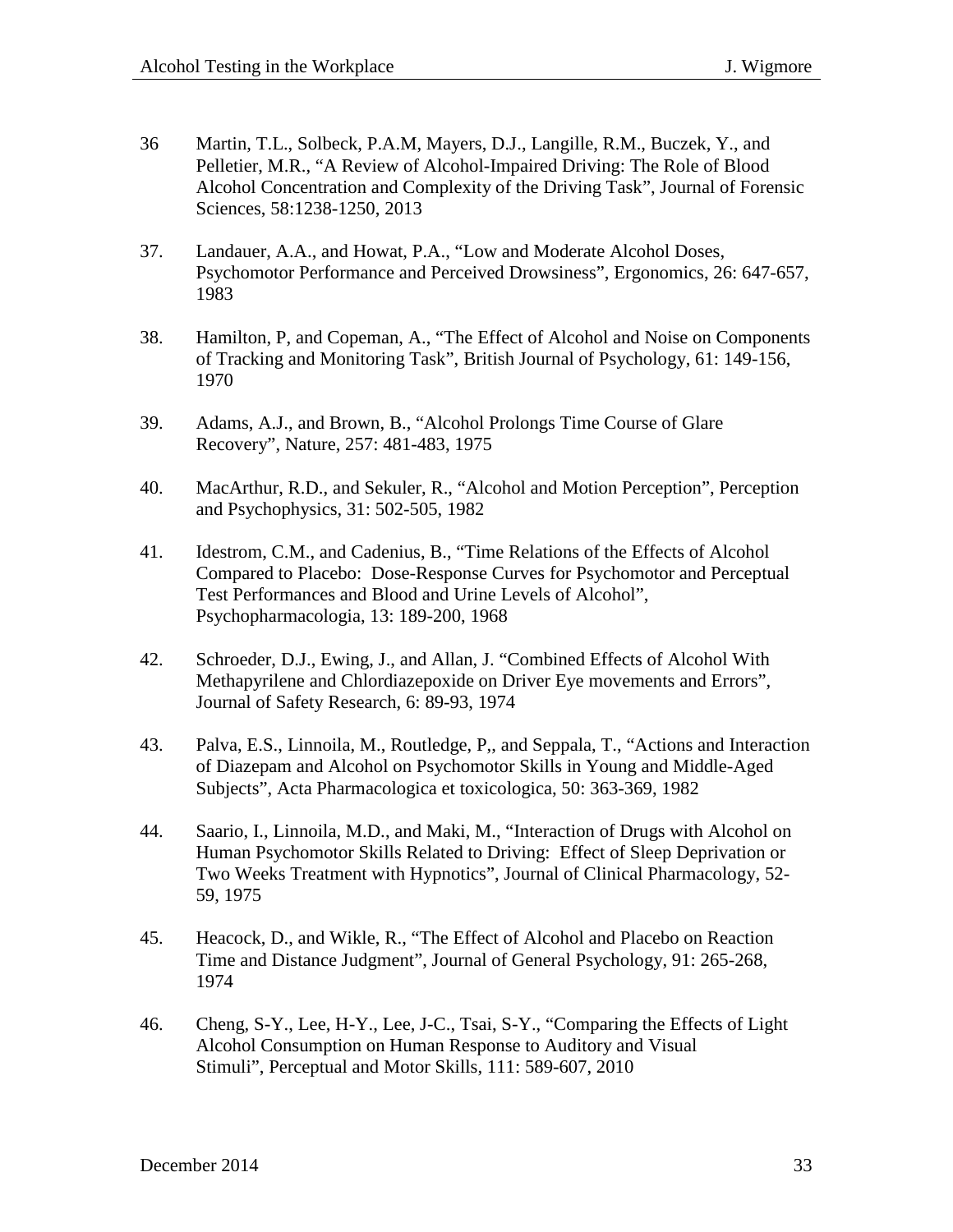- 47 Evans, M.A., Martz, R., Rodda, B.E., Kiplinger, G.F., and Forney, R.B., "Quantitative Relationship Between Blood Alcohol Concentration and Psychomotor Performance", Clinical Pharmacology and Therapeutics, 15: 253- 260, 1974
- 48. Franks, H.M., Hensley, V.R., Hensley, W.J., Starmer, G.A., and Teo, R.K.C., "The relationship between alcohol dosage and performance decrement in humans. Journal of Studies on Alcohol, 37: 284-297, 1976
- 49. Lister, R.G., and File, S.E., "Performance Impairment and Increased Anxiety Resulting from the Combination of Alcohol and Lorazepam", Journal Clinical Psychopharmacology, 3: 66-71, 1983
- 50. Wilson, G., and Mitchell, R., "The Effect of Alcohol on the Visual and Ocular Motor Systems", Australian Journal of Ophthalmology, 11: 315-319, 1983
- 51. Sidell, F.R., and Pless, J.E., "Ethyl Alcohol: Blood Levels and Performance Decrements After Oral Administration to Man", Psychopharmacologia, 19: 246- 261, 1971
- 52. Guedry, F., Gilson, R.D., Schroeder, D.J., and Collins, W.E., "Some Effects of Alcohol on Various Aspects of Oculomotor Control", Aviation, Space and Environmental Medicine, 46: 1008-1013. 1975
- 53. Fregley, A.R., Bergstedt, M., and Graybiel, A., "Relationship Between Blood Alcohol, Positional Alcohol Nystagmus and Postural Equilibrium, Quarterly Journal of Studies on Alcohol, 28: 11-21, 1967
- 54. Franks, H.M., Hensley, V.R., Hensley, W.J., Starmer, G.A., and Teo, R.K.C., "The Relationship Between Alcohol Dosage and Performance Decrement in Humans, Journal of Studies on Alcohol, 37: 284-287, 1976
- 55. Lewis, E.G., "Influence of Test Length and Difficulty Level on Performance After Alcohol", Quarterly Journal of Studies on Alcohol, 34: 78-88, 1973
- 56. Moskowitz, H., and Robinson, C.D., "The Effects of Low Doses of Alcohol on Driving-Related Skills: A Review of the Evidence", National Highway Traffic Safety Administration, US Department of Transportation, DOT HS 807 280, 111pp, 1988
- 57 Canfield, D.V., Dubowski, D.M., Cowan, M., and Harding, P.M., "Alcohol Limits and Public Safety", Forensic Science Review, 26: 9-22, 2014
- 58. Picton, W.R., "Legislation to Allow the Safe Release of Potentially Unsafe Drinking Drivers", C.R.N.S., 40: 30, 1978